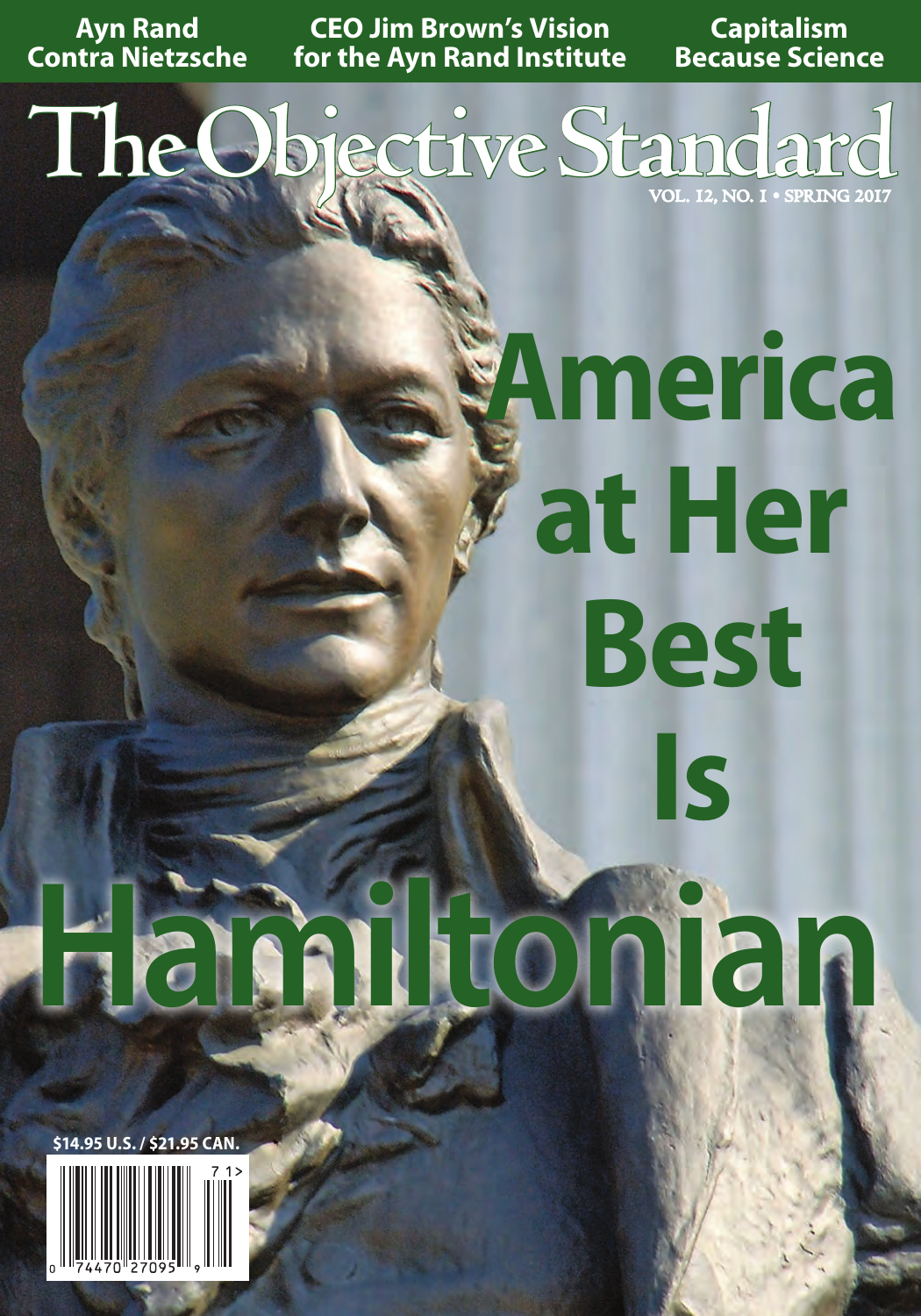## The Objective Standard

Vol.  $12 \cdot$  No. 1 Spring 2017

#### CONTENTS

#### **DEPARTMENTS**

9 From the Editor

#### **FEATURES**

- 12 America at Her Best Is Hamiltonian RICHARD M. SALSMAN
- 43 Ayn Rand Contra Nietzsche JOHN RIDPATH
- 77 The Greeks and America's Founding Fathers, Part 3: The Two Freedoms Timothy Sandefur
- 99 Capitalism Because Science CRAIG BIDDLE
- 111 CEO Jim Brown's Vision for the Ayn Rand Institute Interviewed by Craig Biddle

#### **BOOK REVIEWS**

- 118 *Seeing Central Park: The Official Guide to the World's Greatest Urban Park*, by Sara Cedar Miller Reviewed by Joseph Kellard
- 120 *Extortion: How Politicians Extract Your Money, Buy Votes, and Line Their Own Pockets,*  by Peter Schweizer Reviewed by Michael Dahlen

#### **FROM TOS BLOG**

- 123 Regressive Leftists Promote Milo Yiannopoulos by Attacking Free Speech RODERICK FITTS
- 124 Why Treat Yourself to Something Special on Randsday? Craig Biddle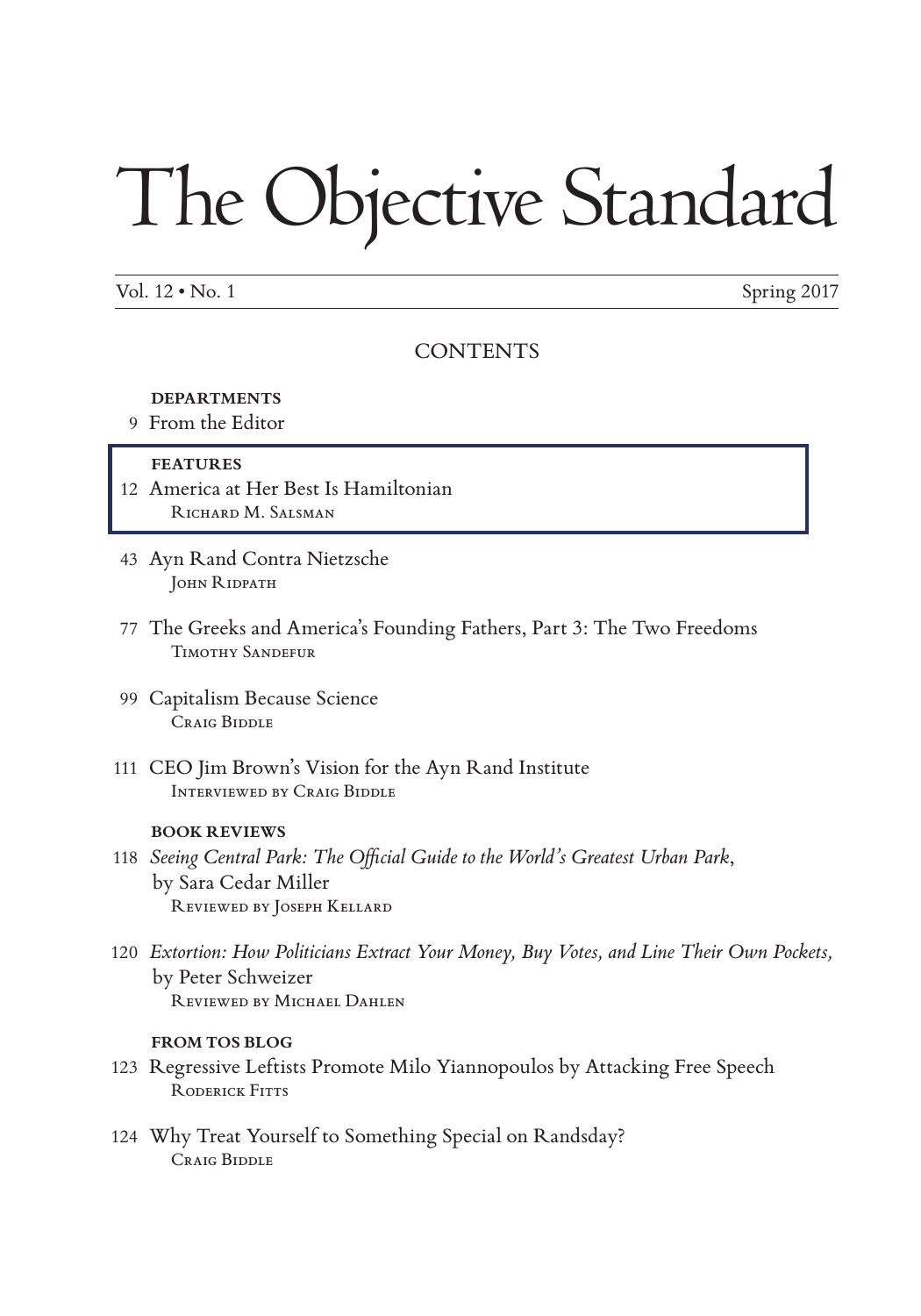#### CONTENTS CONTINUED

- 125 Netanyahu Reads *Nothing Less than Victory* Craig Biddle
- 127 Jim Brown is the New CEO of the Ayn Rand Institute Craig Biddle
- 128 National Review's MO Regarding Ayn Rand Craig Biddle



"A tribute to the supreme value of reason in human life . . ." -GEN LAGRECA, AUTHOR OF *NOBLE VISION* 

Print or Kindle Available on Amazon.com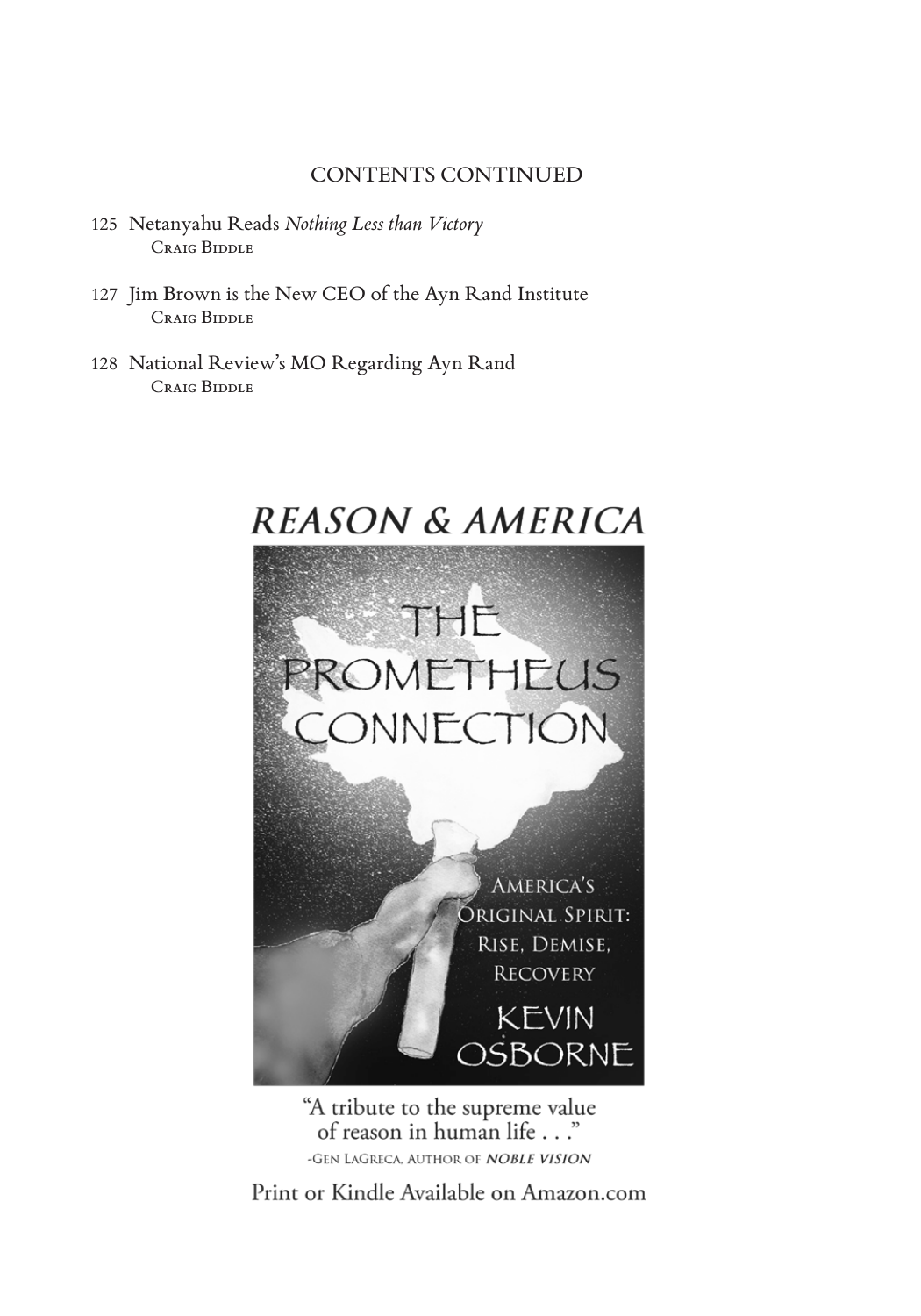### The Objective Standard

#### **Founders**

#### Craig Biddle

Sidney J. Gunst Jr.

#### **Editor**

Craig Biddle

#### **Contributing Editors**

Andrew Bernstein

Richard M. Salsman

#### **Assistant Editors**

Ezra Drake

Daniel Wahl

*The Objective Standard* (ISSN 1559-1905) is published quarterly (Spring, Summer, Fall, and Winter) by Glen Allen Press, LLC. Address: P.O. Box 5274, Glen Allen, VA 23058. Phone: (804) 747-1776. Email: editor@theobjectivestandard. com. Website: www.theobjectivestandard.com. Letters to the editor may be mailed or emailed to the addresses above; those intended for publication may be edited. Print subscriptions (which include access to the online version) are priced as follows. Individuals: \$59 for 1 year, \$109 for 2. Institutions: \$118 for 1 year, \$227 for 2. Print subscriptions to Canada or Mexico are an additional \$15 per year for shipping; those to any other foreign destination are an additional \$20. Single copies are \$14.95 each plus shipping and handling (\$4 for 1 to 3 copies to a U.S. address, \$1.00 for each additional copy; \$10 for 1 to 3 copies to Canada or Mexico, \$2 for each additional copy; \$15 for 1 to 3 copies to other foreign destinations, \$3 for each additional copy).

Funds must be in U.S. dollars drawn against a U.S. bank. For online-only (HTML), ebook (EPUB, PDF, or Kindle), and audio (mp3) subscription rates, or for other information, visit our website: www.theobjectivestandard.com. For information on advertising in TOS (or on our website), please contact us at ezra@theobjectivestandard.com or (804) 747-1776.

Copyright ©2017 by Glen Allen Press. All rights reserved. This publication may not be reproduced in whole or in part, in any form or manner, without prior written permission from the publisher.

Cover image: Danita Delimont / Alamy Stock Photo.

**POSTMASTER:** Periodicals postage paid at Glen Allen, VA, and at additional mailing offices (USPS 023414). Please send address changes to The Objective Standard, P.O. Box 5274, Glen Allen, VA 23058.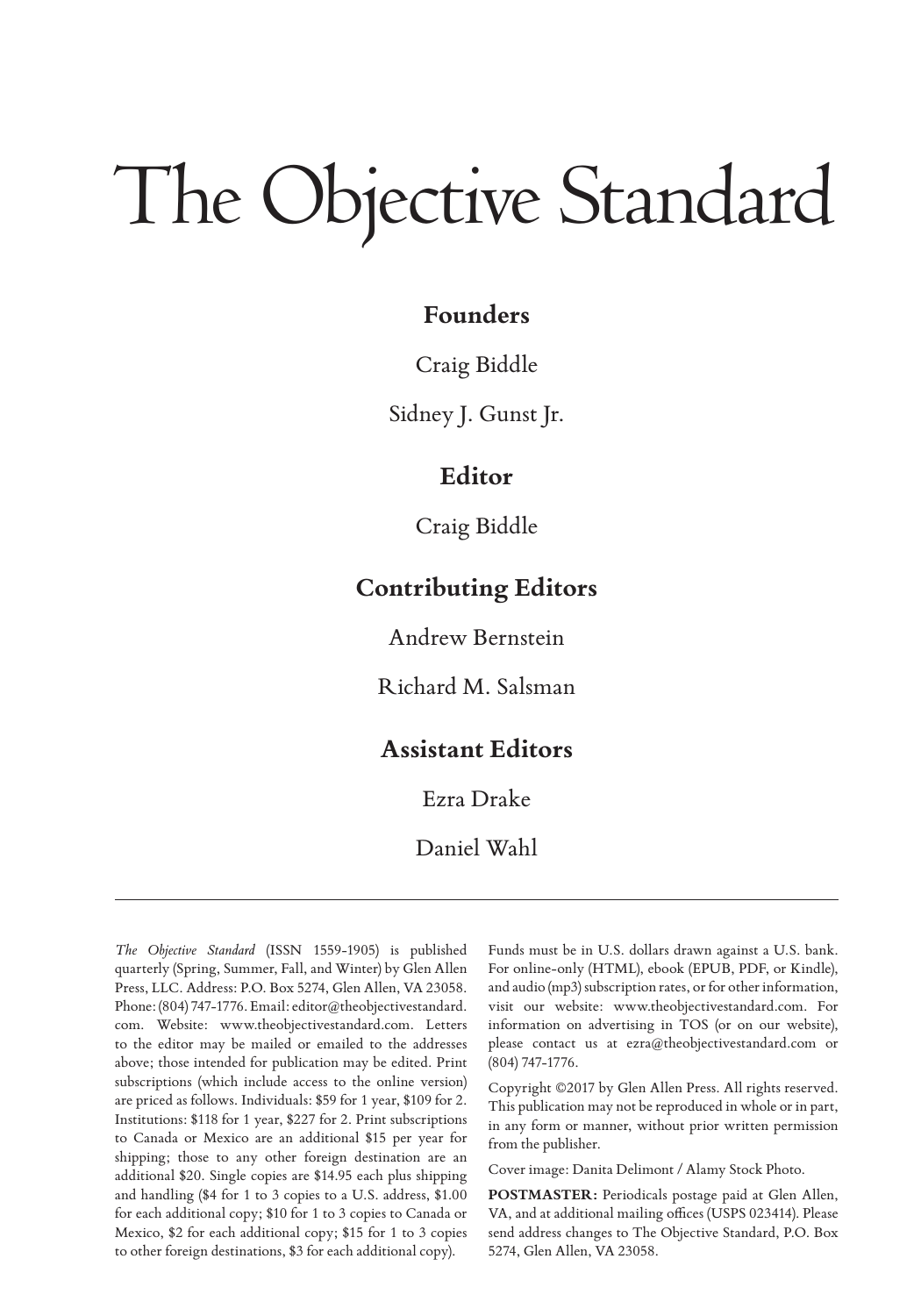#### America at Her Best Is Hamiltonian

RICHARD M. SALSMAN

*[Hamilton] is a great man, but, in my judgment, not a great American.* —U.S. President-elect Woodrow Wilson, Democrat (1912)1

*When America ceases to remember [Hamilton's] greatness, America will be no longer great.* —U.S. President Calvin Coolidge, Republican (1922)2

merica at her best loves liberty and respects rights, prizes individualism, eschews racism, disdains tyranny, extolls constitutionalism, and respects the rule of law. Her "can-do" spirit values science, invention, business eschews racism, disdains tyranny, extolls constitutionalism, and respects the rule of law. Her "can-do" spirit values science, invention, business, entrepreneurialism, vibrant cities, and spreading prosperity. At her best, America welcomes immigrants who seek to embrace the American way, as well as trade with foreigners who create products we want. And she is willing to wage war if necessary to protect the rights of her citizens—but not self-sacrificially nor for conquest.

America hasn't always been at her best, of course. Beyond her glorious founding (1776–1789), America's best was exhibited most vividly in the half century between the Civil War and World War I, an era Mark Twain mocked as the "Gilded Age." In truth, it was a *golden era*: Slavery had been abolished, money was sound, taxes were low, regulations minimal, immigration voluminous, invention ubiquitous, opportunity enormous, and prosperity profuse. The capitalistic North both outpaced and displaced the feudalistic South.

America today flirts with the worst version of herself.<sup>3</sup> Her intellectuals and politicians routinely flout her Constitution. Gone is her firm adherence to separation of powers or checks and balances. The regulatory state proliferates. Taxes oppress

Dr. Salsman is president of InterMarket Forecasting, Inc., a visiting assistant professor of political economy at Duke University, and a contributing editor of *The Objective Standard*.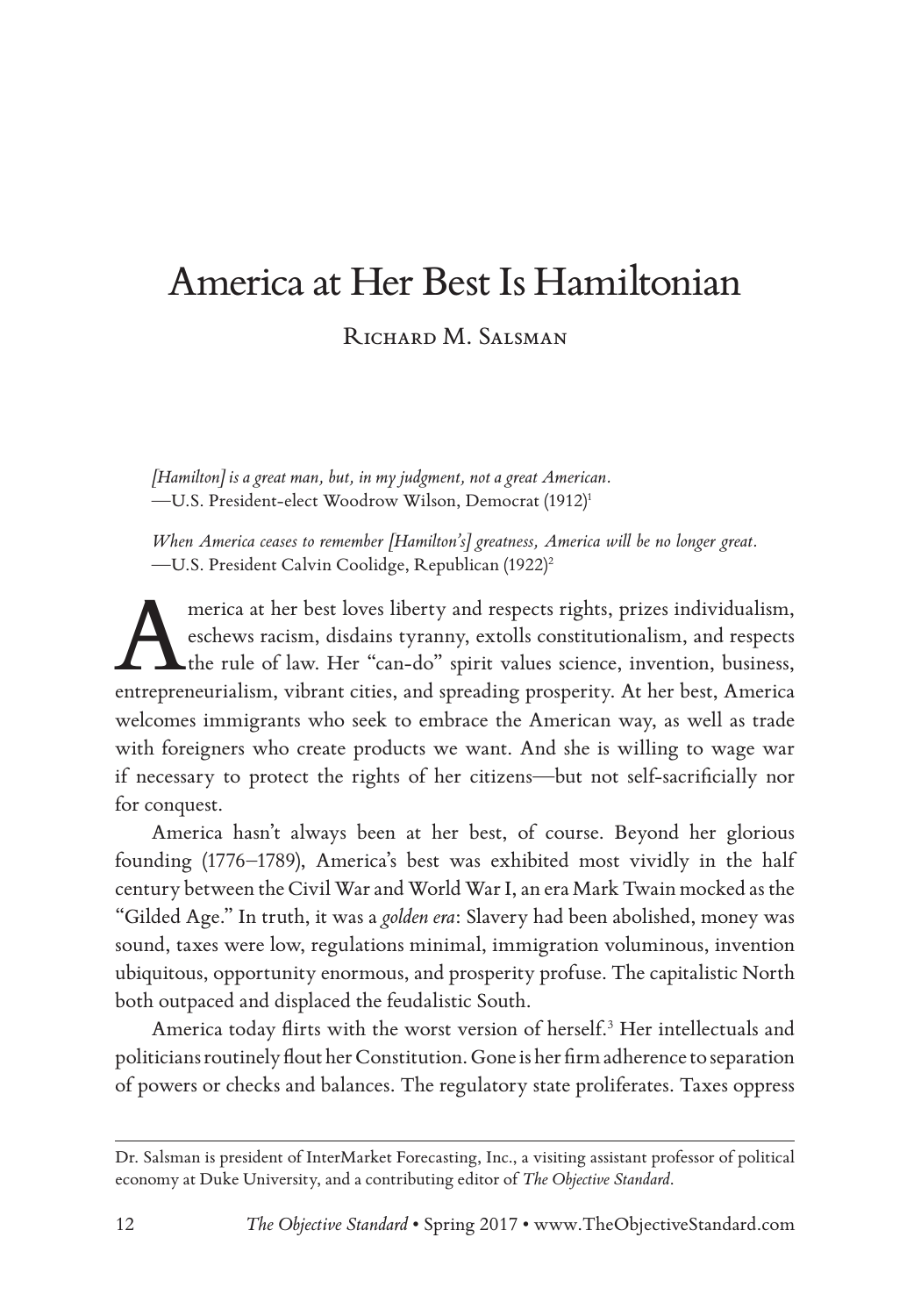while the national debt grows. Money is fiat, finance is volatile, production is stagnant. Populists and "progressives" denounce the rich and condemn economic inequality. Government-run schools produce ignorant voters with anticapitalist biases. Freedom of speech is increasingly assaulted. Racism, riots, and hostility toward policemen abound. Nativists and nationalists scapegoat immigrants and demand walled borders. Self-defeating rules of military engagement preclude the swift defeat of dangerous, barbaric enemies abroad.

Those wishing to see America at her best again can be inspired and informed by the writings and achievements of her founding fathers. And, fortunately, interest in the works of the founders appears to have grown in recent years. Many Americans today, despite their generally poor education, glimpse America's distant greatness, wonder how the founders created it, and hope to regain it.

Most Americans have a favorite founder. A recent poll indicates that

40% of Americans rate George Washington, the general who defeated the British in the American Revolution and the nation's first president, as the greatest Founding Father. Thomas Jefferson, the author of the *Declaration of Independence*, is second [23%], followed by Benjamin Franklin [14%], with later presidents John Adams [6%] and James Madison [5%] further down the list.<sup>4</sup>

There's no doubt among scholars (and rightly so) that Washington was "the indispensable man" of the founding era.<sup>5</sup> But the poll omits one founder who was crucial to the birth of the United States of America in myriad ways: Alexander Hamilton.<sup>6</sup>

Despite a relatively short life (1757–1804), $^7$  Hamilton was the only founder besides Washington who played a role in all five of the key stages comprising the creation of the United States of America, and a more crucial role in each successive stage: establishing political independence from Britain,<sup>8</sup> achieving victory in the Revolutionary War, drafting and ratification of the U.S. Constitution, creating the administrative architecture for the first federal government, and drafting of the Jay Treaty with Britain as well as the Neutrality Proclamation, which secured the "completion of the founding."9

The colonial Americans' declaration of independence from Britain didn't guarantee a subsequent victory at war, nor did America's war victory guarantee a subsequent federal constitution. Indeed, not even the Constitution guaranteed that initial federal officeholders would govern properly or cede power peacefully. There was much more to the founding than a couple of documents and a war. How did the documents come to be? How were they defended intellectually? How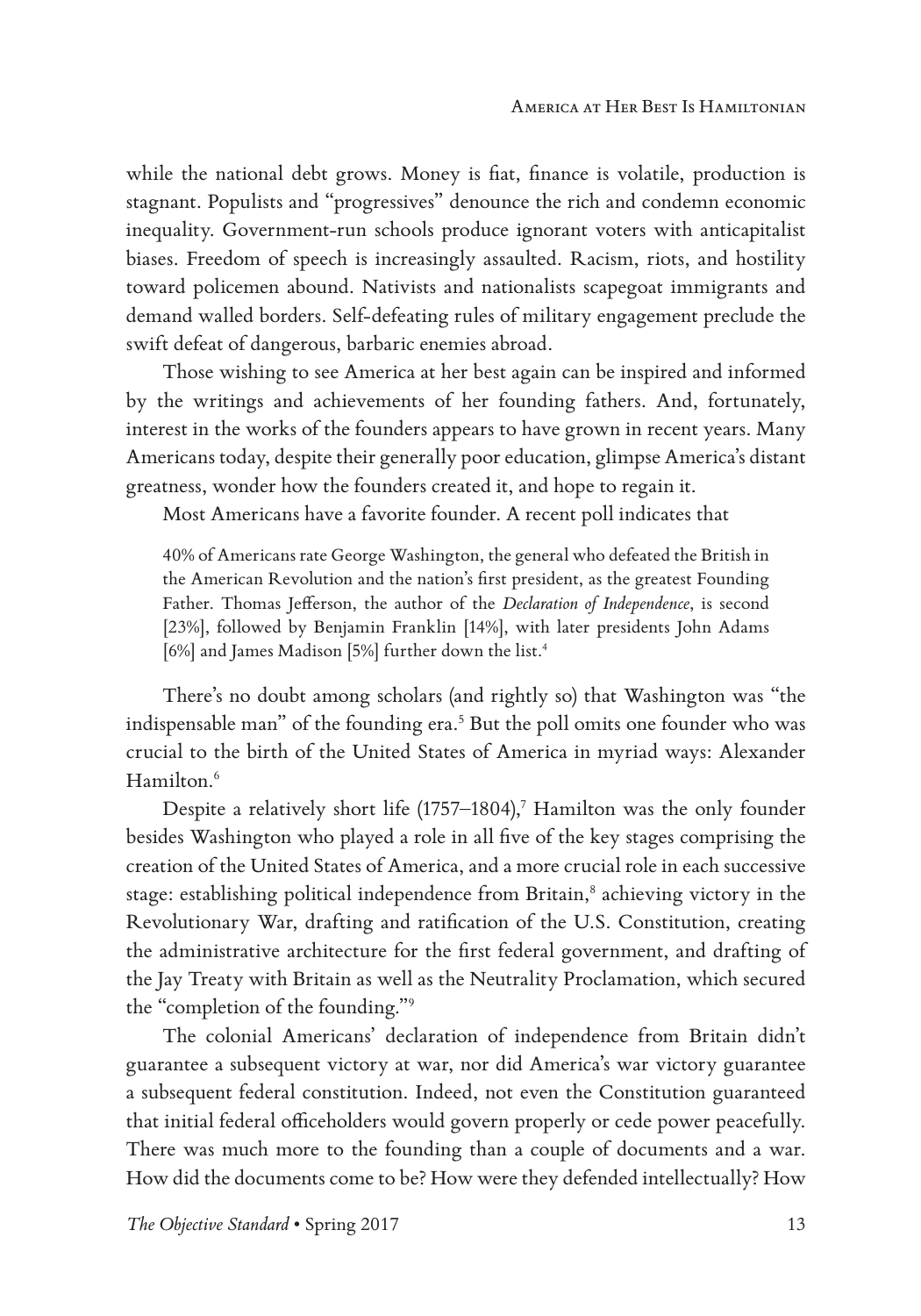was the war won? Who was responsible for the countless pivotal aspects of the founding that amounted to the creation and sustenance of the land of liberty?

Besides Washington, no one did more than Hamilton to create the USA, and no one worked as closely and as long (two decades) with Washington to design and enact the details that made the difference. The enduring, mutually supportive alliance between Washington and Hamilton (ably assisted by other Federalists),<sup>10</sup> proved indispensable to creating a free and sustainable USA.<sup>11</sup>

What historians call the "critical period" in American history—the dissension-filled years between the surrender of Cornwallis at Yorktown (1781) and Washington's inauguration (1789)—was marked by national insolvency, hyperinflation, interstate protectionism, near mutiny by unpaid officers, debtor rebellions, laws violating creditors' rights, lawlessness, and threats by foreign powers. Those were years of the *disunited* states.<sup>12</sup>

The Articles of Confederation—proposed by the Continental Congress in 1777 but not ratified until 1781—provided only a national, unicameral legislature with no executive or judicial branch. The legislators could do nothing absent unanimous approval from states, which was rare. The Continental Congress (perhaps most notable for issuing worthless paper currency) was substantially impotent, and its inertia prolonged the war and nearly caused its loss. Washington and his top aide, Hamilton, witnessed firsthand the injustice and suffering such ill governance can cause (as did soldiers at Valley Forge). America's degeneration continued in the critical period, yet Jefferson and the anti-Federalists opposed any plan for a new constitution or any workable national government.13 Washington, Hamilton, and the Federalists, in contrast, fought tirelessly to put the "U" in USA.14 Hamilton also left this legacy: a model, through his voluminous papers and well-known public acts, of rational statesmanship.

The reasons Hamilton is not properly recognized for his many vital works and accomplishments are essentially threefold. First, his political opponents during the founding era (many of whom outlived him and Washington by many decades) spread malicious myths about him and his aims.15 Second, historians and theorists who favor as a political ideal unrestrained democracy embodying a supposed "will of the people" (even if "the people" will to violate rights) have opposed Hamilton's ideals, claiming that a rights-respecting, constitutionally limited republic "privileges" elites who are most successful at life.16 Third, statists have strained to find illiberal elements in the founders to support the notion that they were not really for free markets, and they have spread myths to the effect that Hamilton advocated central banking, mercantilism, protectionism, and was a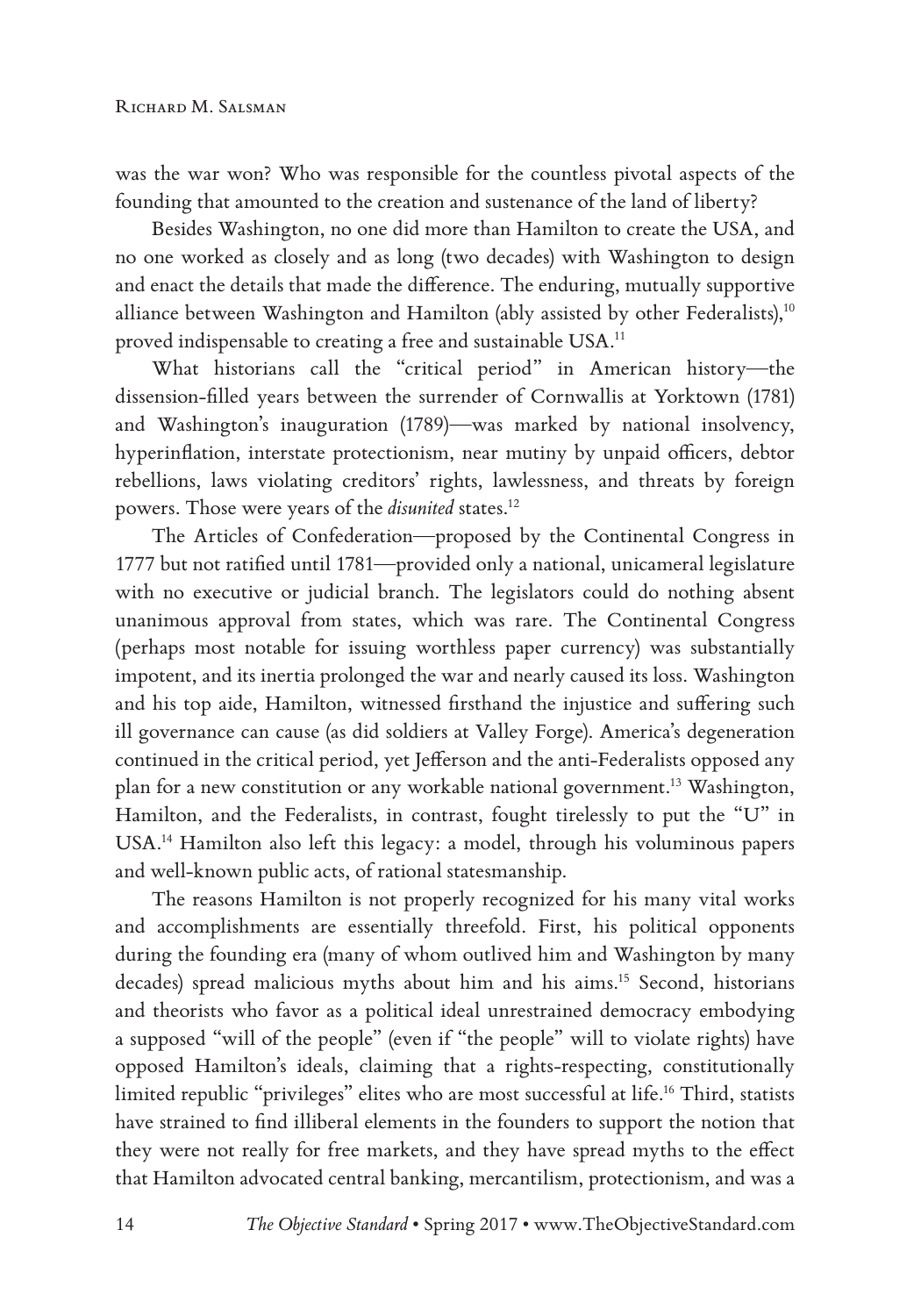proto-Keynesian fan of deficit finance or a proto-Soviet fan of "industrial policy" (i.e., economic interventionism).17

In truth, Hamilton more strongly opposed statist premises and policies than any other founder.<sup>18</sup> He endorsed a constitutionally limited, rights-respecting government that was energetic in carrying out its proper functions. The question for Hamilton wasn't whether government was "too big" or "too small" but whether it did the *right* things (uphold law and order, protect rights, practice fiscal integrity, provide for the national defense) or the *wrong* things (enable slavery, redistribute wealth, issue paper money, impose discriminatory tariffs, or engage in selfless wars). In Hamilton's view, government must do the right things in big ways and mustn't do the wrong things even in small ways.

Grasping Hamilton's importance requires not only an account of his role in the founding of the USA (briefly sketched above), but also a fair analysis of his core views, including their distinctiveness relative to those of his critics' views. Toward that end, we'll consider his ideas in regard to constitutionalism, democracy and religion, political economy, public finance, and foreign policy.19

#### **Constitutionalism, the Rule of Law, and Rights**

Hamilton believed firmly in constraining and directing legitimate government power by a succinct, broadly worded "supreme" law of the land: a constitution. Above all, he held, a nation's constitution must protect rights (to life, liberty, property, and the pursuit of happiness) by delegating to the state limited and enumerated powers. Like most classical liberals, Hamilton didn't endorse a notion of "positive rights," that is, the idea that some people must be made to provide for the health, education, and welfare of others. In logic and morality there can be no "right" to violate rights. In Hamilton's view, rights are to be secured through three coequal branches of government, with a legislature only writing laws, an executive only enforcing laws, and a judiciary only judging laws relative to the constitution. To fully protect rights, government also must be administered fairly (e.g., equality under the law) and efficiently (e.g., fiscal responsibility). Hamilton's constitutionalism, which other Federalists embraced as well, drew heavily on the theories of Locke, Blackstone, and Montesquieu.<sup>20</sup>

The philosophic grounding for a rights-respecting government, per Hamilton, is that "all men have one common original, they participate in one common nature, and consequently have one common right. No reason can be assigned why one man should exercise any power over his fellow creatures more than another, unless they voluntarily vest him with it."21 And "the success of every government—its capacity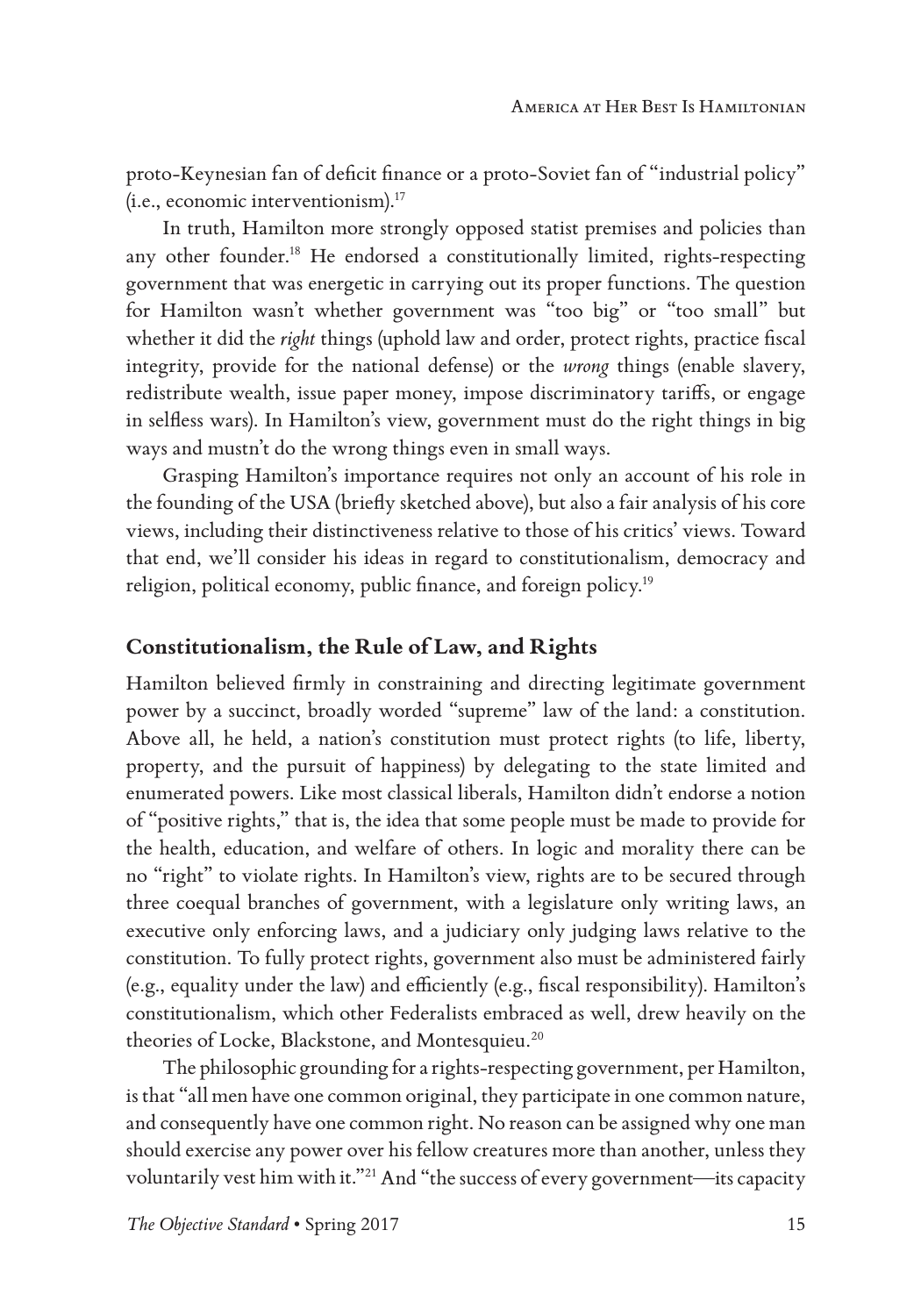to combine the exertion of public strength with the preservation of personal right and private security, qualities which define the perfection of government —must always depend on the energy of the executive department."22

Hamilton held that government's proper purpose is to preserve and protect rights. And in contrast to his opponents, he recognized that a potent and energetic executive is necessary to enforce law, to protect rights, and thus to establish and maintain liberty. The Articles of Confederation, he observed, lacked an executive, and this absence led to lawlessness.

Hamilton defended *republican* instead of democratic government<sup>23</sup> because he knew the latter was prone to capriciousness, demagoguery, majority tyranny, and rights violations.<sup>24</sup> He was critical also of nonconstitutional monarchy (the hereditary rule of men instead of the rule of law) because it too was prone to being capricious and violating rights. Realizing that democracy and monarchy alike could be despotic, Hamilton, like most Federalists, endorsed a constitutional principle known as "mixed" government, akin to that advocated by Aristotle, Polybius, and Montesquieu, which held that government is more likely to be both humane and durable if constituted as a balance of elements reflecting monarchy (executive branch), aristocracy (senate and the judicial branch), and democracy (legislative branch).25

Hamilton also conceptualized the crucial, rights-protecting doctrine of "judicial review," whereby an appointed judiciary, as a distinct branch rendered independent of popular consensus, rules on whether legislative and executive acts obey or violate the constitution. Hamilton denied government's right to violate rights—whether to satisfy the will of the majority or for any other reason. He and other Federalists often have been accused of wanting "centralized" government power, but the Articles already concentrated power in a single branch (a legislature). The new Constitution *dispersed* and *decentralized* that power across three branches and included checks and balances to ensure that overall power was limited.

Hamilton's critics in his day not only opposed the new Constitution; some opposed the idea of an enduring constitution as such. Jefferson, in particular, held that no constitution should last more than a generation, and that older charters ought to be perpetually jettisoned and successive ones redrawn (if drawn at all) to permit a continuance of the "general will" and majority consent<sup>26</sup>—even if majorities might elect to institutionalize racism and slavery; $27$  to impede the spread of commerce, industry, and finance; to violate civil liberties;<sup>28</sup> or to impose egalitarian redistributions of wealth.<sup>29</sup> Indeed, the longest chapter in a recent history of egalitarian U.S. politicians is devoted to Jefferson, whereas Hamilton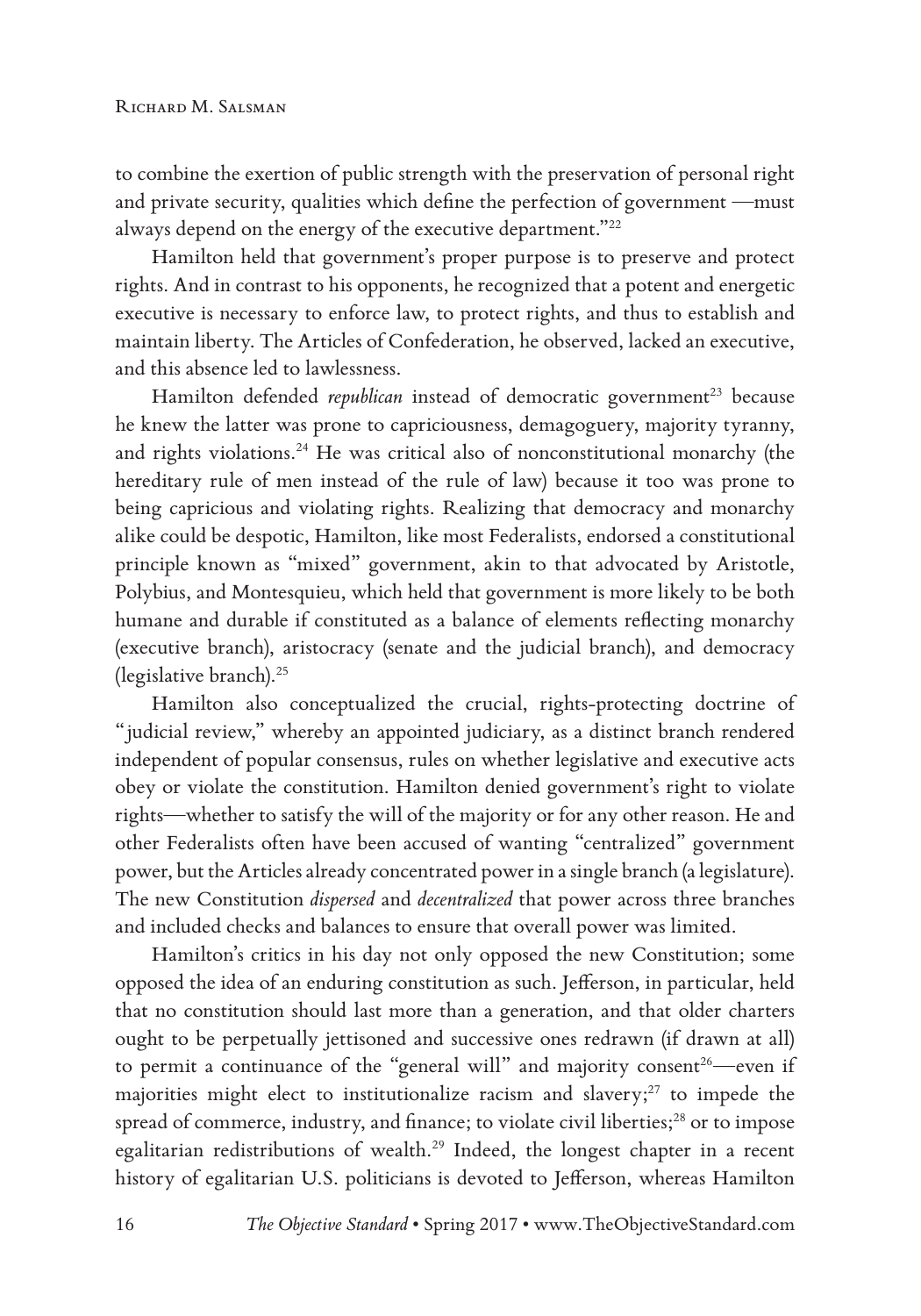gets brief mention because, "contrary to the other American revolutionaries," he "understood inequality neither as an artificial political imposition nor as something to be feared. He saw it as an ineluctable fact—'the great and fundamental distinction in society,' he declared in 1787, which 'would exist as long as liberty existed' and 'would unavoidably result from that very liberty itself.'"30

Going further still in his concern for man's rights, Hamilton also condemned the French Revolution,<sup>31</sup> not because it ended a monarchy but because its regicidal zealots brought unrestrained democracy, anarchy, terror, and despotism to the people of France. Jefferson, in contrast, applauded the French Revolution and claimed that it echoed America's revolt.<sup>32</sup>

Rights were also the concern of Hamilton and the Federalists (Washington excepted) when they adamantly opposed both racism and slavery. Among other humane acts, in 1785 Hamilton was instrumental in founding the New York Manumission Society, which caused the state to begin abolishing slavery in 1799.<sup>33</sup> On these and other crucial matters, Hamilton and the Federalists were far more enlightened and principled than their more popular opponents.<sup>34</sup>

The U.S. Constitution, federal government, and unification of previously dissenting states—each crucial to securing rights—wouldn't have occurred without Washington and Hamilton, and the nation wouldn't have survived as free and as united as it did without their political progeny, Abraham Lincoln and the Republican Party (founded in 1854).

In the 1780s, Hamilton called repeatedly for a convention, a constitution, and unity among the states; and Washington agreed to Hamilton's admonitions that he (Washington) head the convention and the first federal government. Unlike Jefferson and Adams, who were abroad at the time, Hamilton participated in the 1787 convention, helped draft the Constitution, and then wrote most of *The Federalist Papers*, which explained the principles of rights-protecting government and the separation of powers, the dangers of a single-branch Continental government, and the case for a new charter of liberty. Hamilton's arguments also helped overcome formidable anti-Federalist opposition to the Constitution at state ratifying conventions (especially in his home state of New York).

Like few others, Hamilton recognized the philosophical distinctiveness and historical significance of the 1787 convention and subsequent ratification debate. Most governments existed due to conquest or fortuitous hereditary succession, and most of those formed after revolutions were authoritarian. In *Federalist #1,* Hamilton told Americans that they were "to decide the important question, whether societies of men are really capable or not of establishing good government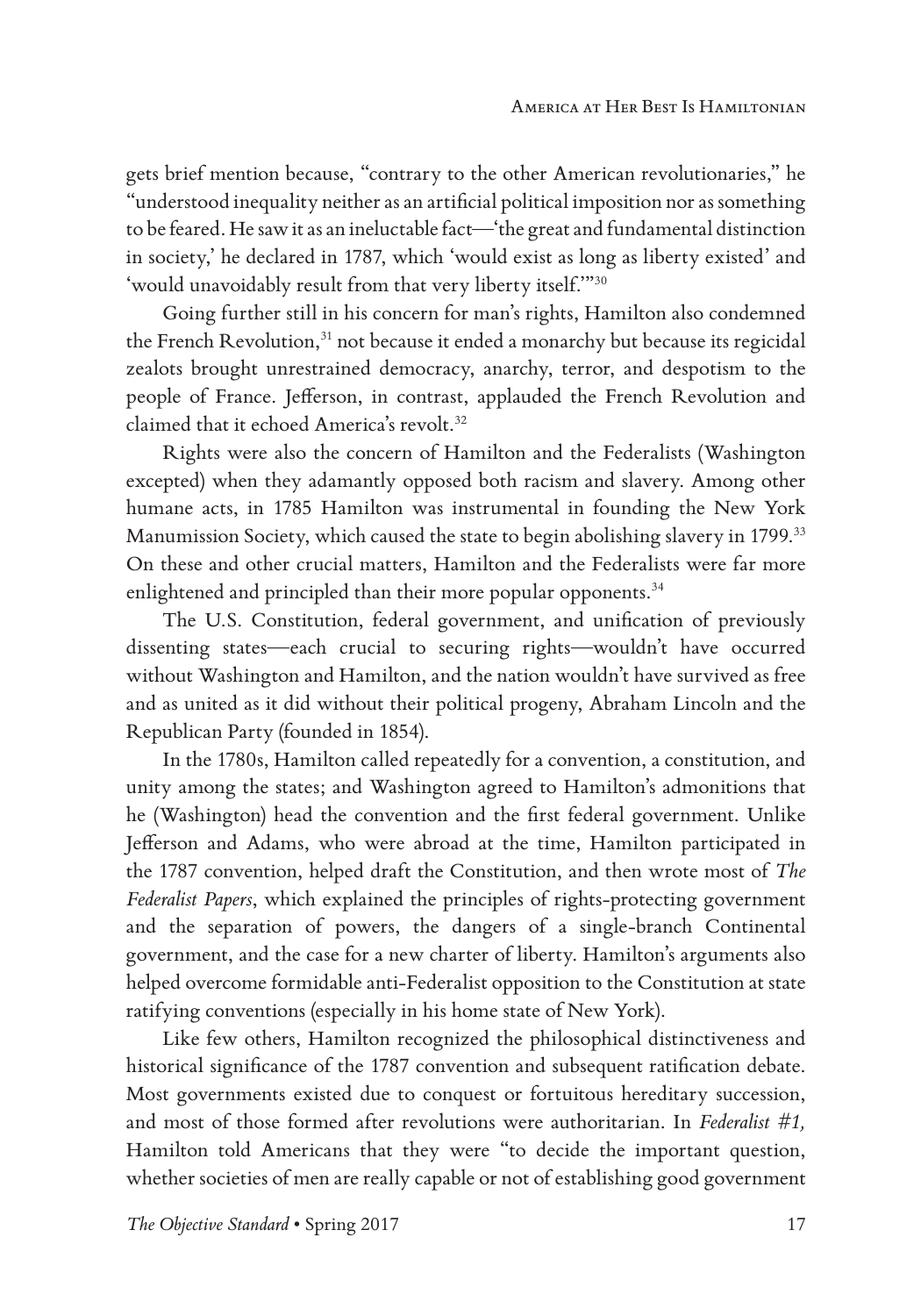from reflection and choice, or whether they are forever destined to depend for their political constitutions on accident and force." Moreover, he argued, although authoritarian rule in America certainly was to be avoided, lasting liberty and security were impossible without a strong executive. In *Federalist #70*, he argued:

[E]nergy in the Executive [branch of government] is a leading character in the definition of good government. It is essential to the protection of the community against foreign attacks; it is not less essential to the steady administration of the laws; to the protection of property against those irregular and high-handed combinations which sometimes interrupt the ordinary course of justice; to the security of liberty against the enterprises and assaults of ambition, of faction, and of anarchy.

Judging *The Federalist Papers* as a whole, Washington wrote, they have "afforded me great satisfaction."

I have read every performance which has been printed on one side and the other of the great question [Constitution or not] lately agitated [and] I will say that I have seen no other so well calculated (in my judgment) to produce conviction on an unbiased mind, as [this] Production. . . . When the transient circumstances and fugitive performances which attended this crisis shall have disappeared, that work will merit the notice of Posterity; because in it are candidly discussed the principles of freedom & the topics of government, which will be always interesting to mankind so long as they shall be connected in Civil Society.<sup>35</sup>

Jefferson, too, extolled the immense value of *The Federalist Papers* (aka *The Federalist*). He told Madison he had read them "with care, pleasure and improvement" because they provided "the best commentary on the principles of government which ever was written." Jefferson didn't support the Constitution until after it was ratified and amended, but he saw how *The Federalist* "establishes firmly the plan of government," which "rectified me in several points."<sup>36</sup>

Yet in smear campaigns against the Federalists, critics (then and today) falsely charged Washington, Hamilton, and their allies with "monarchical" aggrandizement and assaults on "states' rights." In truth, as advocates of limited, rights-protecting government, the Federalists primarily sought to supplement the already precarious, single-branch Continental government with an executive branch and a judicial branch, and thereby to create an efficient, workable government with powers checked and balanced so the nation wouldn't tip into either tyranny or anarchy.<sup>37</sup> "As to my own political Creed," Hamilton wrote to a friend in 1792, "I give it to you with the utmost sincerity. I am affectionately attached to the Republican theory. I desire above all things to see the equality of political rights exclusive of all hereditary distinction firmly established by a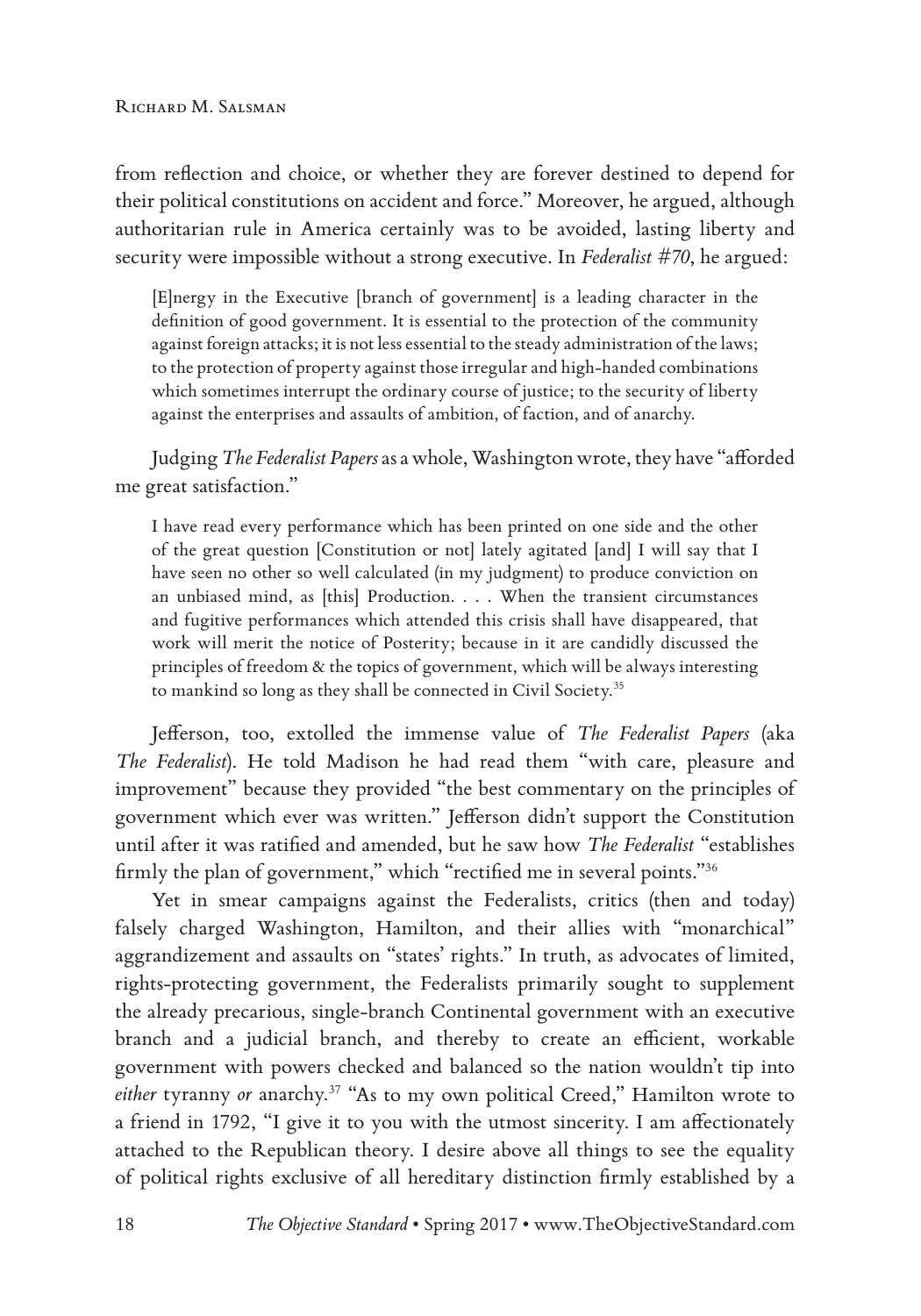practical demonstration of its being consistent with the order and happiness of society." He continued:

It is yet to be determined by experience whether [Republicanism] be consistent with that stability and order in Government which are essential to public strength & private security and happiness. On the whole, the only enemy which Republicanism has to fear in this Country is in the Spirit of faction and anarchy. If this will not permit the ends of Government to be attained under it—if it engenders disorders in the community, all regular & orderly minds will wish for a change—and the demagogues who have produced the disorder will make it for their own aggrandizement. This is the old Story. If I were disposed to promote Monarchy & overthrow State Governments, I would mount the hobby horse of popularity—I would cry out usurpation—danger to liberty &c. &c—I would endeavour to prostrate the National Government—raise a ferment—and then "ride in the Whirlwind and direct the Storm." That there are men acting with Jefferson & Madison who have this in view I verily believe.<sup>38</sup>

Of course, state constitutions already existed, and the new federal Constitution didn't displace them. But few protected rights as well as the federal charter. Most had protectionist features, many enshrined slavery (the federal charter permitted a prohibition of slave imports starting in 1808), and some (Massachusetts) even mandated taxpayer funding of schools or churches. The aim of Article I, Section 10, of the federal Constitution was to stop states' assaults on liberty—not to increase but to *decrease* governmental capacity to violate rights. In addition to forbidding states from printing irredeemable paper money, it forbade them from passing targeted, discriminatory laws (bills of attainder); ex post facto laws; laws impairing "the obligation of contracts"; protectionist laws; acts granting "any title of nobility"; and conspiratorial compacts against liberty among the states or with foreign powers. The states, especially in the South, weren't the havens of liberty today's anarcho-libertarians claim.39

An important yet rarely acknowledged fact about the Declaration of Independence is that it cited a *lack* of sufficient government. Yes, Britain's king had violated Americans' rights, but he also had "abdicated Government here" in America; "refused his assent to laws, the most wholesome and necessary for the public good"; forbade "his Governors to pass Laws of immediate and pressing importance"; "refused to pass other laws for the accommodation of large districts of people"; "obstructed the administration of justice, by refusing his assent to laws for establishing Judiciary powers"; and "dissolved Representative Houses repeatedly," which left the states "exposed to all the dangers of invasion from without, and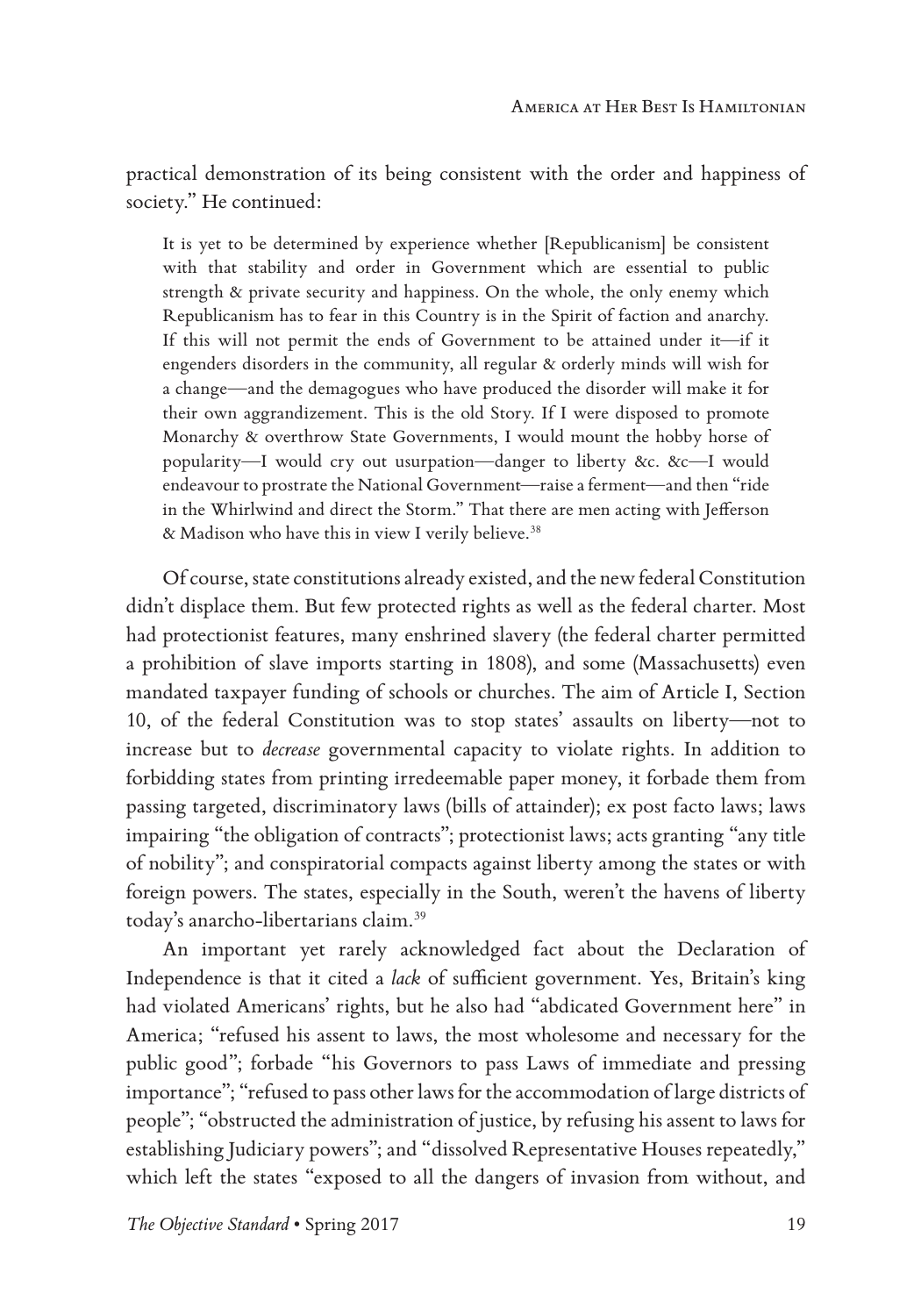convulsions within." Liberty, the Federalists recognized, wasn't possible without law, order, and security.

The establishment and maintenance of rights-protecting law, order, and security as the proper function of government was profoundly important to Hamilton and the Federalists. They held that government must abide by the supreme law of the land (the Constitution)—and that citizens and firms must abide by statutory, criminal, and commercial law. They recognized that capricious law enforcement is dangerous and breeds injustice and lawlessness. But not everyone agreed. For instance, when Washington, Hamilton, and the Federalists reacted firmly against the perpetrators of Shays's Rebellion (i.e., against legitimate creditor claims in 1786), the Whiskey Rebellion (against a light excise tax in 1794), and Fries's Rebellion (against a mild land and slave tax in 1799), they were accused of tyranny by critics who excused the rebels and urged still further revolts. In 1794, Hamilton argued as follows:

What is the most sacred duty and the greatest source of security in a Republic? The answer would be: an inviolable respect for the Constitution and Laws—the first growing out of the last. It is by this, in a great degree, that the rich and powerful are to be restrained from enterprises against the common liberty—operated upon by the influence of a general sentiment, by their interest in the principle, and by the obstacles which the habit it produces erects against innovation and encroachment. It is by this, in a still greater degree, that caballers, intriguers, and demagogues are prevented from climbing on the shoulders of faction to the tempting seats of usurpation and tyranny. . . . A sacred respect for the constitutional law is the vital principle, the sustaining energy of a free government. . . . A large and well organized Republic can scarcely lose its liberty from any other cause than that of anarchy, to which a contempt of the laws is the high road.<sup>40</sup>

In making a case for a new federal constitution and a practical form of legitimate sovereignty, Hamilton and the Federalists weren't curbing liberty but better preserving it by curing the *lack of governance*, which, by flirting with anarchy, invited tyranny.<sup>41</sup> Although it's often assumed that the anti-Federalist, Jeffersonian approach was solidly rights-based and descended from Locke, in truth it departed in crucial ways from principled positions on individual rights and free markets. $42$ Some revolutionary-era critics of Hamilton and the Federalists seemed to fear not a loss of liberty, but rather a diminution of their power to persist in state-sanctioned liberty violations—the same kind of fear felt later by slaver-secessionists in the Confederacy. Other critics, precursors of today's anarcho-libertarians and neoconfederates,<sup>43</sup> seemed to detest Hamiltonian principles, not because they put the nation on some inevitable path to statism but because the principles meant (and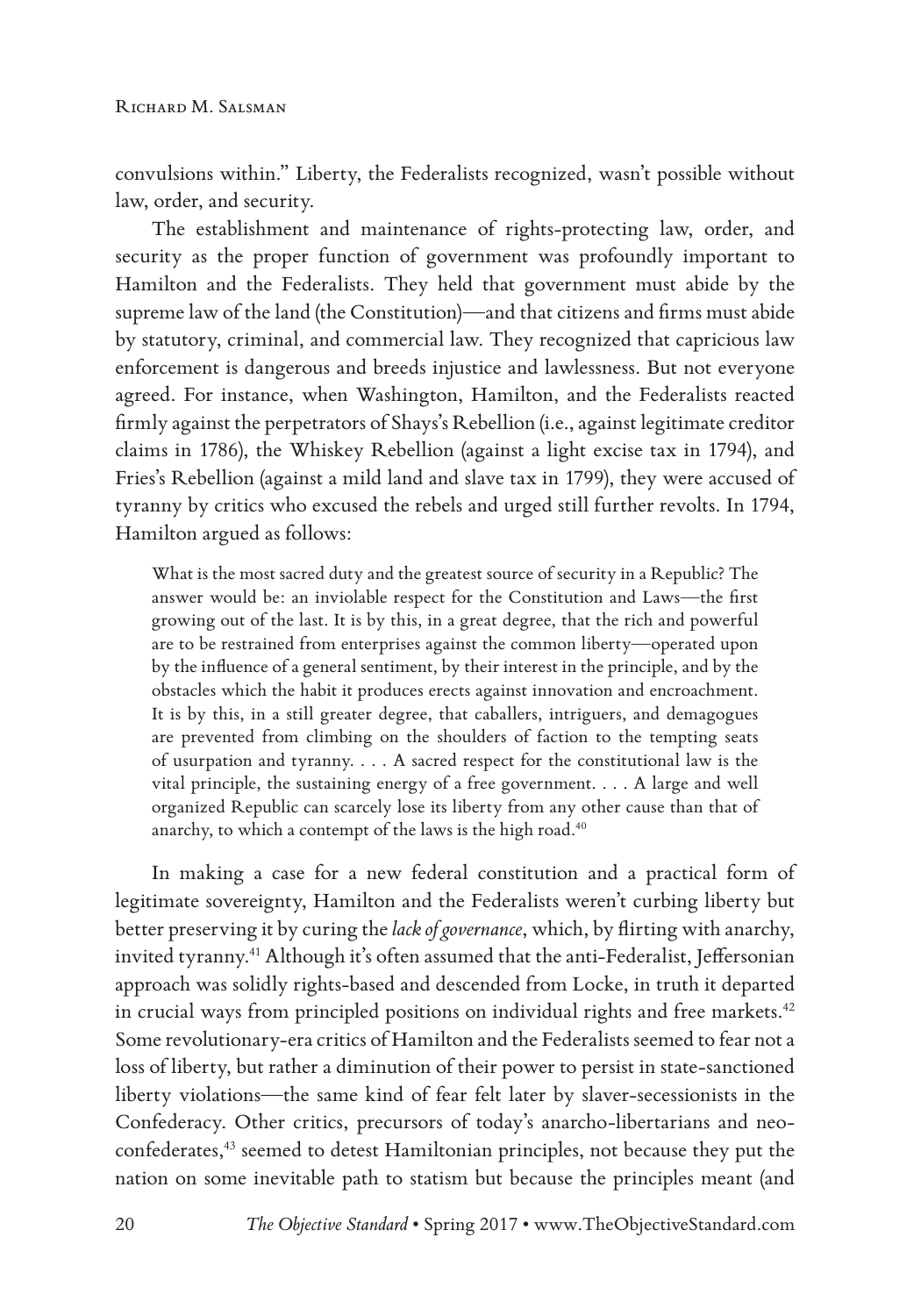mean) that it was possible to effect a rationally designed plan of governance that better protected rights, even from the states' encroachments. Anarchists, believing *all* forms of government to be oppressive, deny that such governance is possible.

The extent to which American government today is statist, whether at the state or federal level, has mostly to do with changes over the past century in the culture's philosophy—toward altruism, "social justice," and direct (unrestrained) democracy—and little if anything to do with Hamiltonian doctrines or governance.

Hamilton today would be appalled to learn that for a century the United States has been governed not by principled, constitutional statesmen, but by pandering, democratic politicians who have failed to uphold and apply the Constitution, especially its equal protection clause (see today's discriminatory laws, taxes, and regulations), and have failed in myriad ways to protect property rights. Like recent scholars such as Tara Smith, Bernard Siegen, and Richard A. Epstein, he would extol objective judicial review and see the welfare-regulatory state as involved in unconstitutional takings and restrictions.44

#### **The Dangers of Democracy and Religion**

Unlike their opponents, Hamilton and the Federalists strongly distrusted democracy, or rule by "the people" ("demos"), because historically (and on principle) it didn't protect rights and liberty. Rather, democracy typically degenerated into anarchy, mutual envy, spoliation, and then tyranny as mobs enlisted brutes to restore order. Hamilton saw that democracies invite demagogues, unprincipled agitators, and power lusters who appeal to the people's worst emotions and prejudices to aggrandize themselves and government power.

Writing in *Federalist #1*, Hamilton observed that "of those men who have overturned the liberties of republics, the greatest number have begun their career by paying an obsequious court to the people; commencing demagogues, and ending tyrants." In *Federalist #85*, he observed that history offers "a lesson of moderation to all the sincere lovers of the Union, and ought to put them upon their guard against hazarding anarchy, civil war, a perpetual alienation of the States from each other, and perhaps the military despotism of a victorious demagogue, in the pursuit of what they are not likely to obtain." At New York's ratifying convention (June 1788) he said,

[I]t has been observed by an honorable gentleman, that a pure democracy, if it were practicable, would be the most perfect government. Experience has proved, that no position in politics is more false than this. The ancient democracies, in which the people themselves deliberated, never possessed one feature of good government.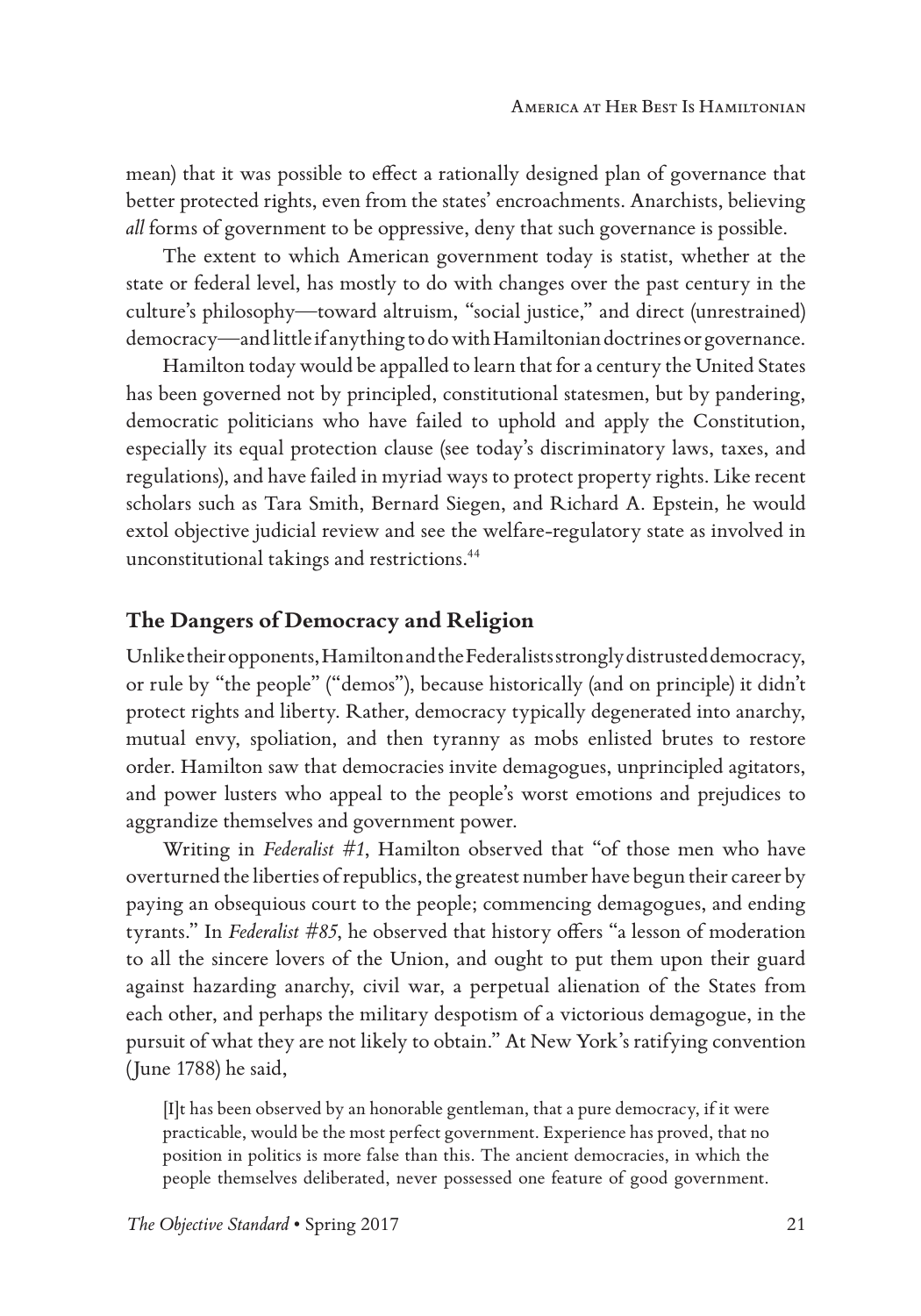Their very character was tyranny; their figure deformity: When they assembled, the field of debate presented an ungovernable mob, not only incapable of deliberation, but prepared for every enormity. In these assemblies, the enemies of the people brought forward their plans of ambition systematically. They were opposed by their enemies of another party; and it became a matter of contingency, whether the people subjected themselves to be led blindly by one tyrant or by another.<sup>45</sup>

Hamilton recognized that rationality, intelligence, and knowledge matter, and that "the people" *en masse* are, by definition, not the best and brightest. He understood that "the people" can and often do adopt a herd mentality, through which they can descend to a low and potentially dangerous common denominator. He knew that truth and justice aren't determined by popular opinion.

At the 1787 constitutional convention, Hamilton argued that "this government has for its object public strength and individual security," that a popular assembly unchecked by constitutional law has an "un-controlling disposition," and that we must "check the imprudence of democracy." He further noted that "the voice of the people has been said to be the voice of God," but "however generally this maxim has been quoted and believed, it is not true to fact," for "the people are turbulent and changing" and "seldom judge or determine right."46 Thus, he argued, those *not* directly and popularly elected—the president, senators (at the time),<sup>47</sup> and judiciary—must prevent rights-violating popular rule.

In response to "charges that he was an elitist promoting a tyrannical aristocracy," recounts Maggie Riechers in "Honor Above All," Hamilton said:

And whom would you have representing us in government? Not the rich, not the wise, not the learned? Would you go to some ditch by the highway and pick up the thieves, the poor, and the lame to lead our government? Yes, we need an aristocracy to be running our government, an aristocracy of intelligence, integrity, and experience.<sup>48</sup>

Hamilton saw that the problem is not "elites" *per se* (as many claim today). Those with higher education and financial success can be poor political thinkers or become less enlightened over time. But people with substantial knowledge of the humanities who also have succeeded substantially in life are rarely worse political thinkers or practitioners than the broad populace—especially when the populace has been "schooled" by the government. (On that last note, whereas Jefferson, Adams, and others advocated public schools, Hamilton and most Federalists did not.)

Although the U.S. Constitution itself directly pledged a republican form of government, America over the past century has become more democratic, which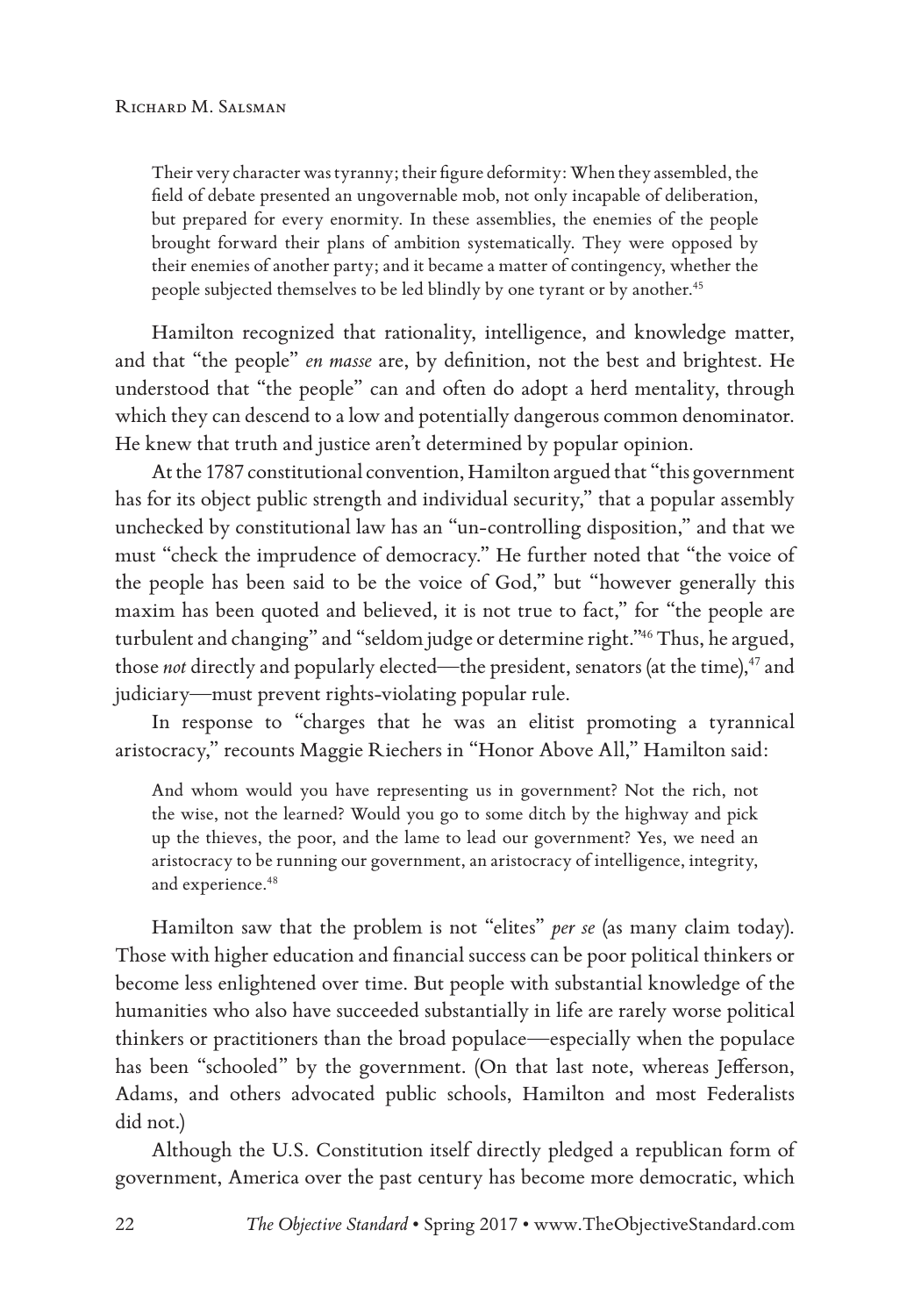partly explains why she's also become more statist. At every level of government now, people face a punitively redistributive and regulatory state. This is not a Hamiltonian conception of America.

The best of America also has been secular, not religious. The Puritans of New England and the Salem witch trials, in the early colonial era, are obvious examples of America at her worst, especially compared to later periods, when Jefferson and others (including Hamilton) extolled religious liberty and the separation of church and state. But the far greater damage to America in the past century has come not from violations of that legal separation but from a spread of religious belief that undergirds ever-increasing demands for "social justice" and ever-more interventionism by a welfare-regulatory state. On this score, what models, among the founders, might Americans today turn to for guidance?

Jefferson and several other founders were substantially religious—even deriving their moral code from the Bible. At times, Jefferson obsessed about the morals prescribed by religion, as when he issued his own version of the Bible (shorn of its miracles), within which he found rationalizations for slavery. He also believed that Jesus provided "the most sublime morality which has ever fallen from the lips of man."49 "Eternal bliss" is attainable, wrote Jefferson, if you "adore God," "murmur not at the ways of Providence," and "love your country more than yourself."50 Today, those on the religious "right" and religious left alike invoke such views to justify a Christian welfare state.

Hamilton, in contrast, was one of the least religious founders.<sup>51</sup> He did believe in the existence of a deity and held that it was the source of man, hence also of man's rights. Like others in his day, he erred in assuming a supernatural element in "natural rights." But he didn't espouse the need to adore God or love your country more than yourself or the like. Neither did he attend church regularly. Although on his deathbed he twice requested communion, he twice was denied it by ministers who were his friends and knew that he was no deep believer.

Hamilton may have been a deist, but that was the extent of his religiosity. He certainly didn't regard God as an intervening force nor as a needed one. Known for his logical and lawyerly writing, Hamilton never cited the Bible in any argument, as he didn't believe it should inform or control politics (or vice versa).52 Working with other Federalists at the 1787 convention, he made sure the Constitution (unlike the Declaration) also invoked no deity. Indeed, Section 3 of Article VI, which Hamilton and the Federalists strongly endorsed, said no federal officeholder or employee was required to accept any religion (the "no religious test"), and this applied to the states also, as officers at both levels were required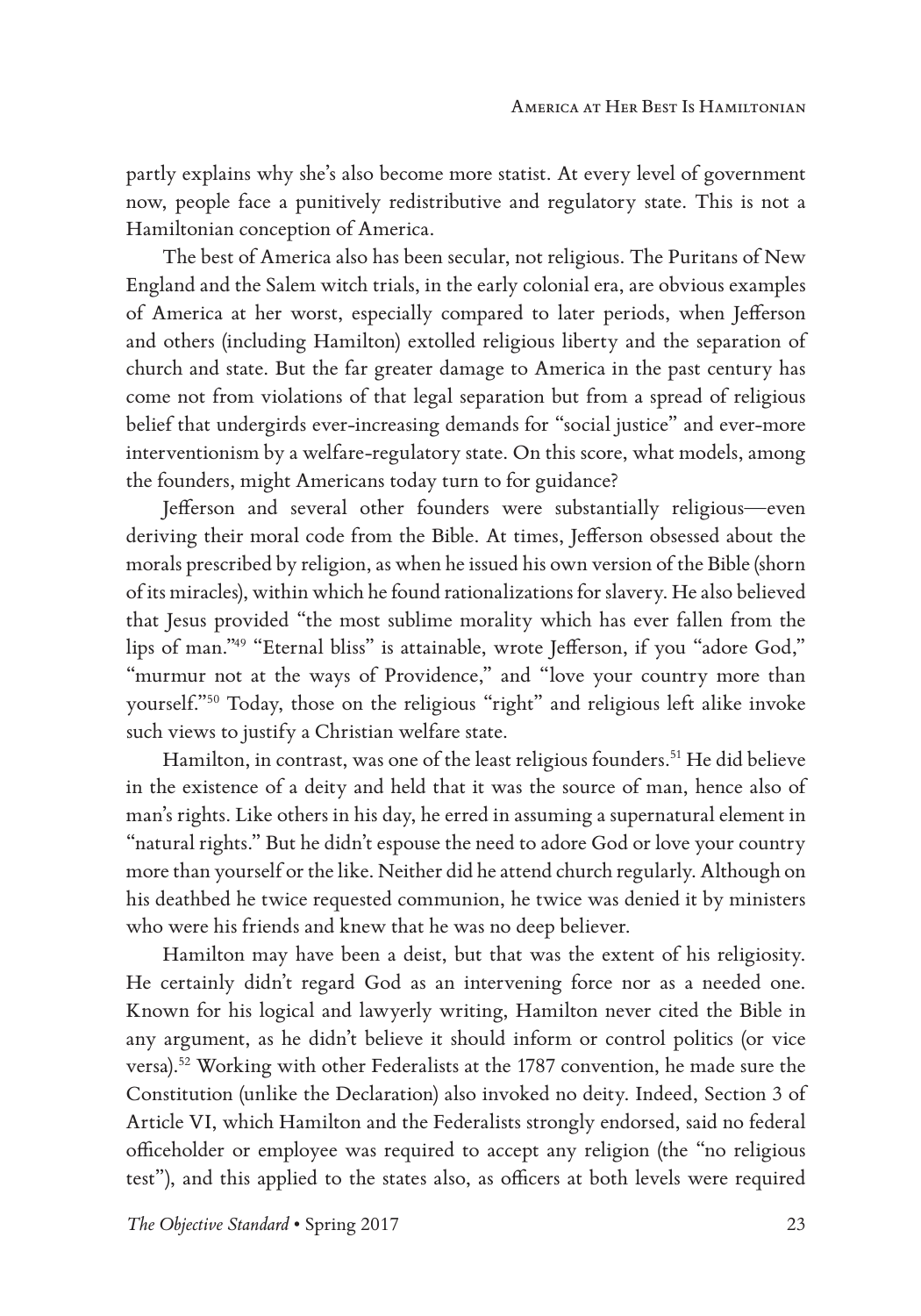to uphold the Constitution. Whereas Ben Franklin, in a moment of gridlock and despair at the convention, moved to have the assembled framers pray for God's assistance, Hamilton objected, saying there was no need for "foreign aid." The motion was quietly tabled. On occasion Hamilton unabashedly even mocked or denounced religionists. He once wrote that "there never was any mischief but had a priest or a woman at the bottom," and later, that "the world has been scourged with many fanatical sects in religion who, inflamed by a sincere but mistaken zeal, have perpetuated, under the idea of serving God, the most atrocious crimes."53

The combined effect of democracy and religion has been destructive to America. Indeed, it has violated rights, curbed liberty, and fueled growth of the welfare state.<sup>54</sup> To the extent that Americans accept the idea that we must love others as much as ourselves and be our brother's keeper and the like, Americans will continue supporting politicians who pass and enforce laws to ensure that we do. And to the extent that such religiously minded Americans gain more direct that is, more democratic—control over government, federal and state governments will become more tyrannical. Religion and democracy are antithetical to liberty and prosperity.

On the spread of democracy in the past century, observe that many Americans in the late 19th century had no right to vote at the federal level, yet in business and personal matters they were relatively free, low taxed, and unregulated. Today, nearly all have a right to vote, but for the past century the only "electable" politicians have been those who damned the rich, redistributed wealth, and violated rights in accordance with biblical (and Marxist) injunctions.

Hamilton embodied and contributed to the enlightened century in which he lived, one guided largely by *vox intellentia* (the voice of reason) instead of medievalism's *vox dei* (the voice of god). Yet the ideals of reason and constitutionalism gave way, in the early 19th century, to those of religion and democracy. Religion (i.e., acceptance of ideas on faith) would come in new, secular forms, such as transcendentalism and, later, Marxism. The Federalist party faded away, and Hamiltonian principles were eclipsed by demands for rule by "the people" (democracy), with *vox populi* (the voice of the people) as the new (albeit secular) god. Fortunately, Hamiltonian ideas were strong enough to inspire and enable Lincoln and the new GOP to extend the Federalist system, abolish slavery, and give America her so-called Gilded Age, up to World War I. But, thereafter, democratic populism became dominant, to her great detriment.

Hamilton's last letter, to a fellow Federalist in 1804, expressed his worry that there might be an eventual "dismemberment" of the United States, "a clear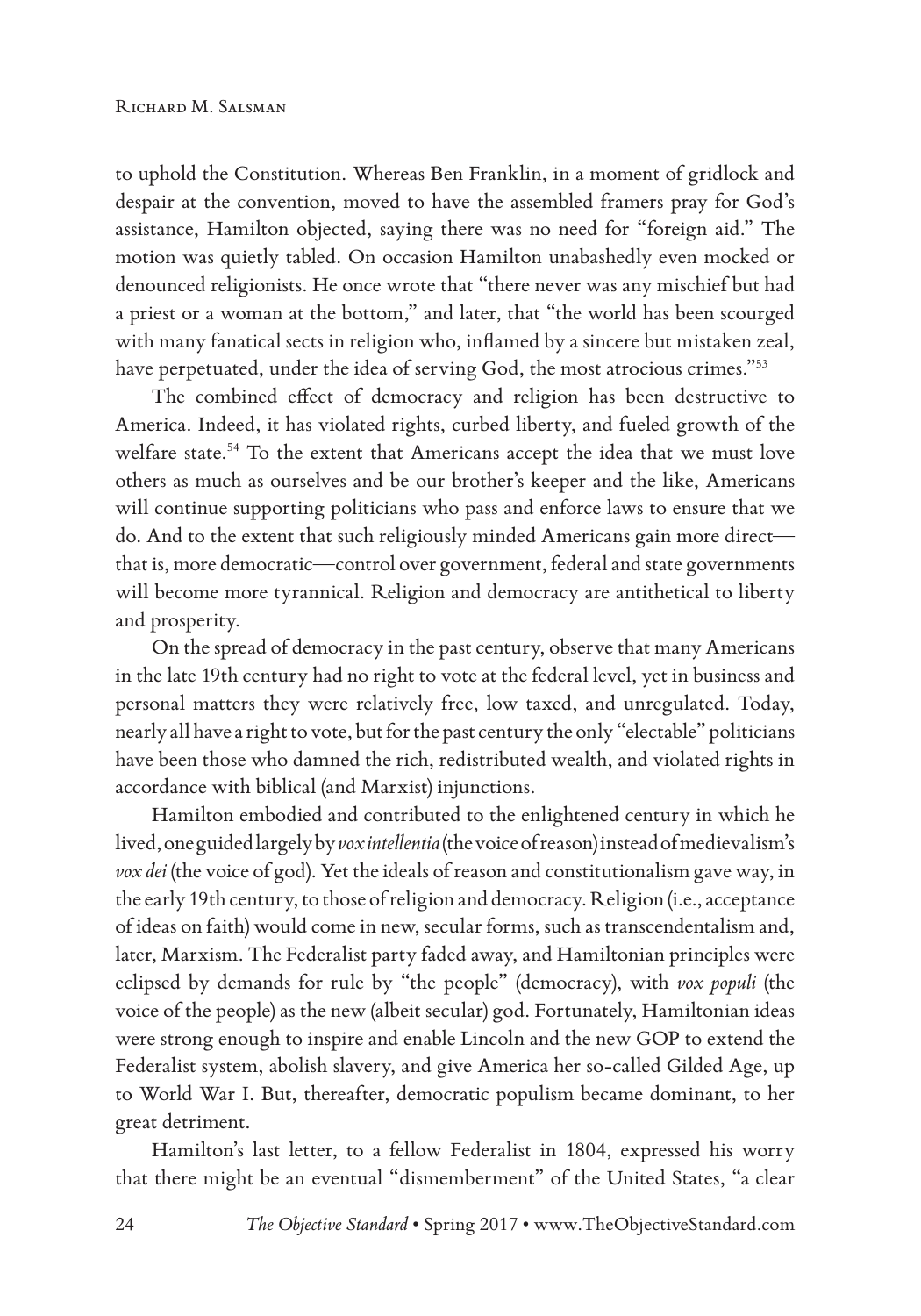sacrifice of great positive advantages, without any counterbalancing good," which would bring "no relief to our real Disease; which is Democracy."55

His worry was well founded.

#### **Capitalist Political Economy**

Political economy studies the relationship between political and economic activity, or, more broadly, political and economic systems. Even though "capitalism" as a politico-economic term wasn't coined until the mid-19<sup>th</sup> century (with a derogatory meaning, by French socialists),<sup>56</sup> Hamiltonian political economy was essentially pro-capitalist in both theory and practice.

Unlike some of his critics, Hamilton argued that all sectors of the economy are virtuous, productive, and interdependent. Labor must be free (not enslaved) and mobile, as should goods and capital, both domestically and internationally. Hamilton and the Federalists insisted that property rights be secured and protected; government must recognize and support the sanctity of voluntary contract, and impose penalties on those who refuse to meet their legal or financial obligations. Hamilton held that taxes (including tariffs) should be low and uniform in rate, not discriminatory, favor-based, or protectionist; and there should be no coercive redistribution of wealth.57 His only case for public subsidy was to encourage the domestic production of munitions that might prove critical to America's national defense. He recognized that the young and vulnerable nation relied too heavily for such things on foreign powers, including potential enemies.

Hamilton's views on political economy are most clearly presented in his *Report on Manufacturers* (1791), where he shows how the various economic sectors whether agriculture, manufacturing, commerce, or finance—are productive and mutually supportive. He saw a harmony of inter-sectorial self-interest and rejected what we now call "class warfare." Unlike Adam Smith, who stressed the role of manual labor in wealth production, Hamilton stressed the role of the *mind*: "To cherish and stimulate the activity of the human mind," he wrote, "by multiplying the objects of enterprise, is not among the least considerable of the expedients by which the wealth of a nation may be promoted." And he saw that rational effort and productiveness thrived best in a complex, diversified economy: "Every new scene which is opened to the busy nature of man to rouse and exert itself is the addition of a new energy" for the economy, he wrote. And "the spirit of enterprise, useful and prolific as it is, must necessarily be contracted or expanded in proportion to the simplicity or variety of the occupations and productions which are to be found in a Society."58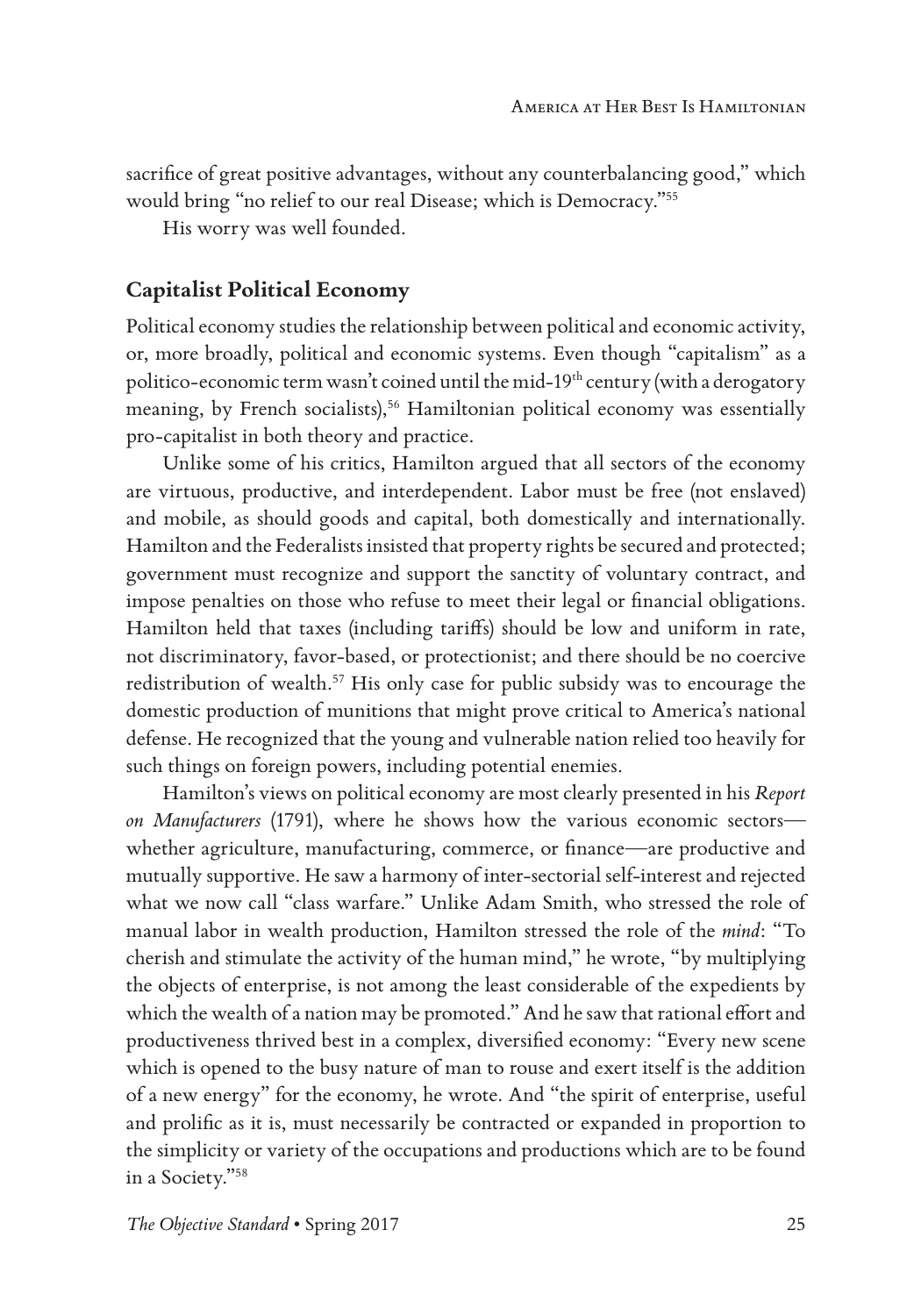Hamilton also cheerily welcomed immigrants, especially those who seek "exemption from the chief part of the taxes, burthens, and restraints which they endure in the old world" and those who prize "greater personal independence and consequence, under the operation of a more equal government, and of what is far more precious than mere religious toleration—a perfect equality of religious privileges." Hamilton held that it was in "the interest of the United States to open every possible avenue to emigration from abroad." Unlike today's anti-immigration nationalists, Hamilton was a pro-immigration individualist.

In his *Report on Manufactures*, Hamilton extolls a "system of perfect liberty to industry and commerce" and says that "the option ought, perhaps, always to be in favor of leaving industry to its own discretion." He also worries that nations abroad do not permit perfect economic liberty and that this can disadvantage America. By "perfect liberty" Hamilton does *not* mean that government must play no role or that it should keep its hands off the economy in the sense of not even protecting rights (as some libertarian anarchists today misconstrue the doctrine of laissez-faire). Hamilton denies that there should be such a complete separation of government and the economy. In accordance with its obligation to uphold property rights and enforce contracts, a proper government necessarily "helps" those who produce, earn, and trade wealth—and it "harms" those who instead choose to rob, defraud, or extort. In Hamilton's view, these are not favors or privileges, but political acts of justice*.*

Hamilton also recognized that legitimate state functions, such as those of the police, military, and courts, require funding, which can come only from wealth producers. A proper government provides legitimate services that foster economic productiveness. And a moral citizenry financially supports such a government so that it can do so.

In short, Hamilton's political economy isn't "statist," "mercantilist," or "corporatist" (as libertarian detractors claim and illiberal sympathizers hope); rather, it is, simply, *capitalist*.

Critics of Hamilton's political economy—especially Jefferson, Franklin, and Adams—denied the legitimacy and probity of banking, finance, commerce, and (to a lesser extent) manufacturing. They did so because they were enamored of the French doctrine of "physiocracy," the notion that economic added value and productive virtue derive from agriculture exclusively. On this view, if other sectors, such as (urban) manufacturing, exhibit wealth—especially great wealth—it must be ill-gotten gain, achieved at the expense of hard-working farmers and planters.<sup>59</sup> Equal legal treatment, on this view, privileges undeserving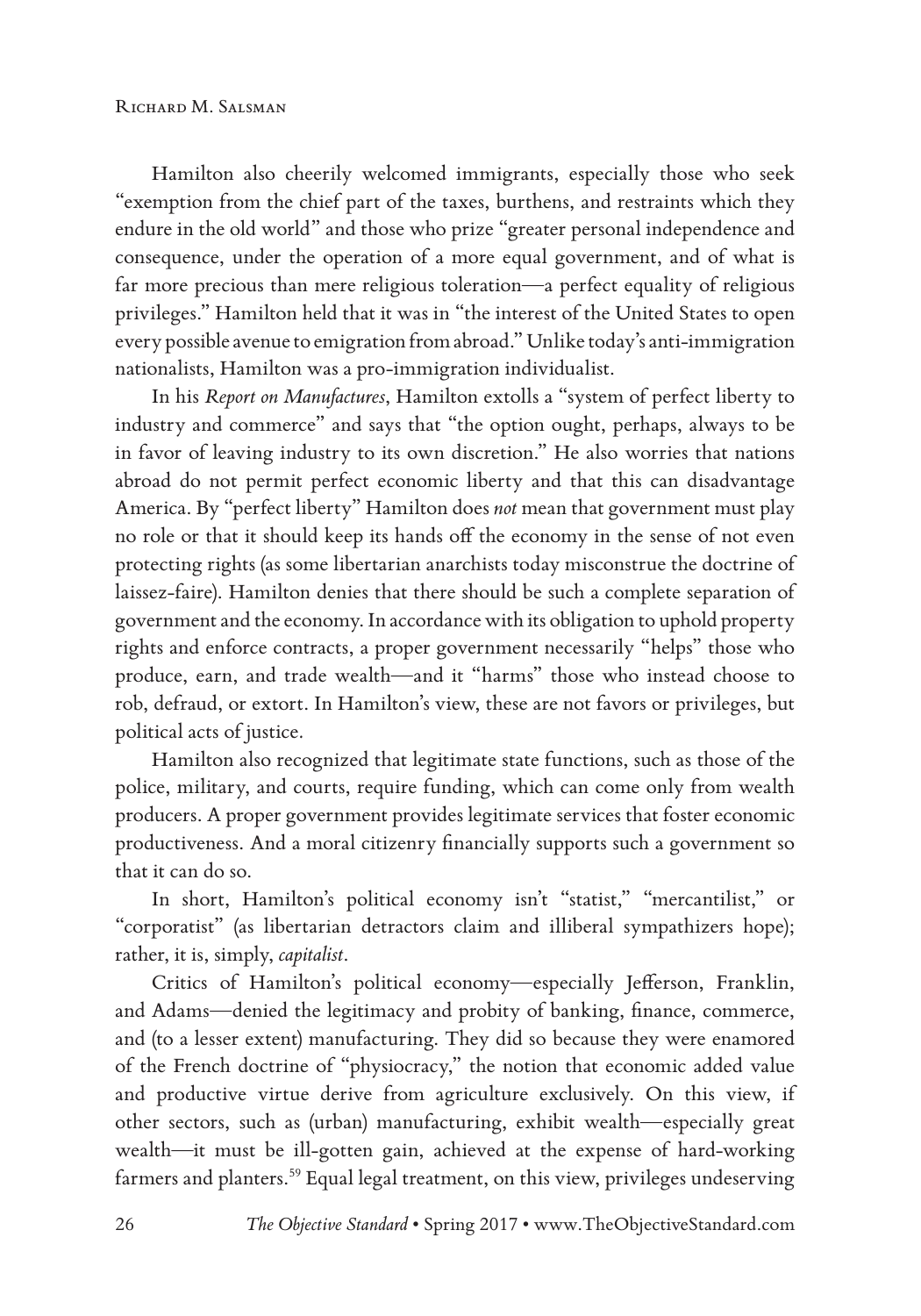sectors; respectful treatment of the "moneyed interests" somehow harms the "landed interest." Such false charges were especially disingenuous coming from slaveholding plantation aristocrats.

Some of Hamilton's critics also believed that farming and agriculture are *divinely* superior to all other kinds of work. Jefferson, for instance, in his *Notes on the State of Virginia*, asserted that "those who labor in the earth are the chosen people of God," that in them alone God "made his peculiar deposit for substantial and genuine virtue." He also said we must "never wish to see our citizens occupied at a work-bench, or twirling a distaff." Instead, he said, "for the general operations of manufacture, let our work-shops remain in Europe."60

Many scholars have explained (typically with a strong hint of approval) that the political economy of Jefferson and the anti-Federalists was predominantly anticapitalist—in some ways even fuel for the modern environmentalist movement—and that many of its features persist today, in public attitudes and economic policies, both in America and globally.<sup>61</sup>

America was well served by Hamiltonian political economy. In its heyday, during the half century following the Civil War (1865–1914), U.S. economic production multiplied rapidly, as innovation, invention, and living standards skyrocketed. In contrast, the spread of more democratic and populist political rule over the past century—and with it more public spending, taxing, and regulating has brought a deceleration in output growth, and even stagnation.

#### **Public Finance: Money, Debt, and Taxes**

Hamilton was a strong proponent of sound and stable money (a gold-silver standard), a vigorous private banking system, restraint on government spending (what he called "economy"), low and uniform tax and tariff rates, minimal regulation, a diminishing public debt, and solidity in public credit (defined as an adequate *capacity* to borrow). America has been at her best when these monetaryfiscal elements have been institutionalized, as they were in the 1790s and (to a lesser extent) in the 1920s. Unfortunately, these elements are not operative today, and America is suffering accordingly.

Hamilton was known by senior officials for his financial acumen and was appointed by President Washington as the first U.S. Treasury secretary. He witnessed America during her "critical period" (1781–1789) suffering from an array of depreciating state monies, massive debts, burdensome taxes, interstate protectionism, and economic stagnation. Upon taking office, Hamilton began authoring comprehensive plans of fiscal and monetary reform, which, once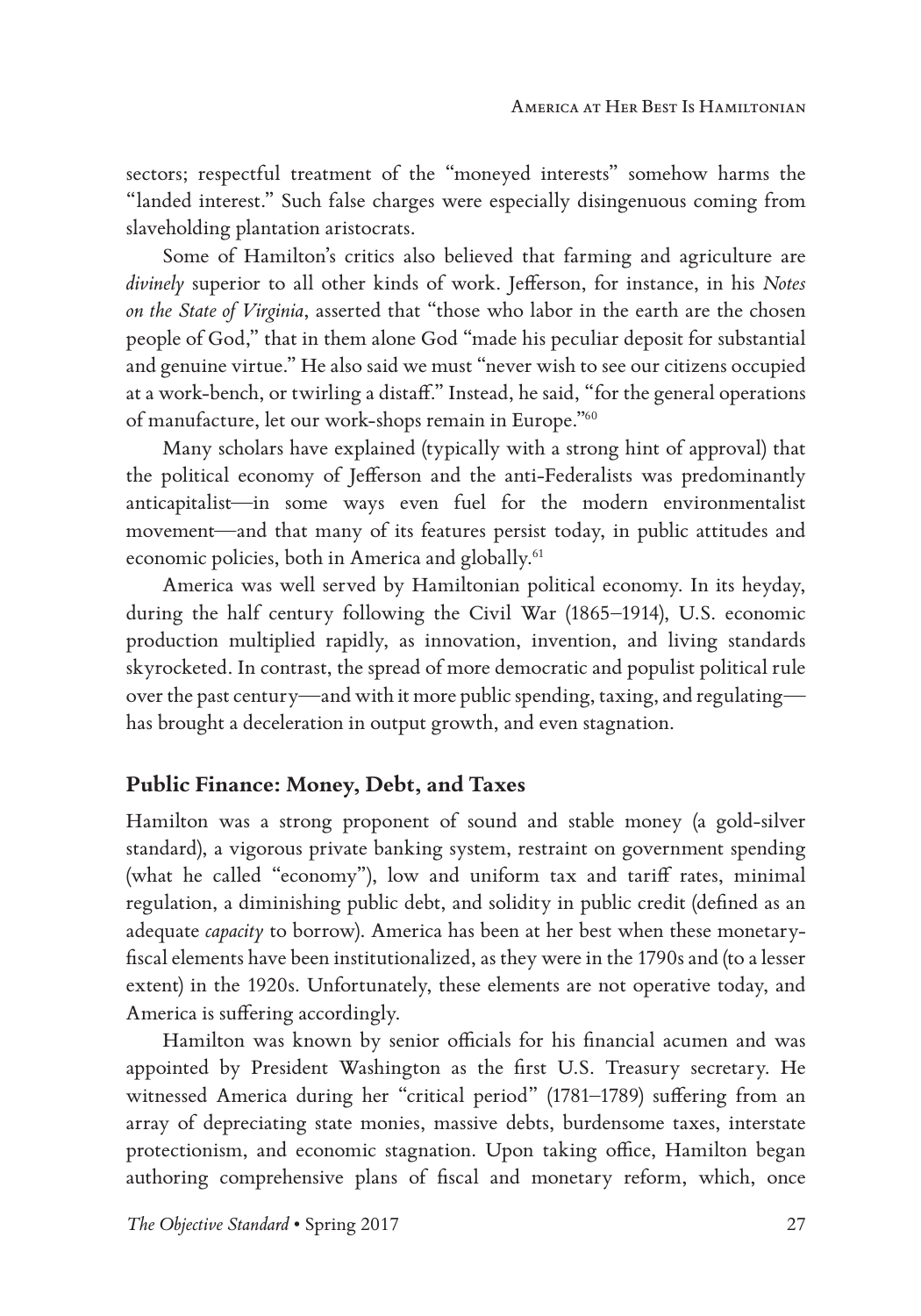approved by Congress and administered by his office, transformed America from a debt-defaulting bankrupt nation issuing worthless paper money into an honorable debt-paying nation practicing fiscal rectitude and issuing gold- and silver-based dollars.

Critics claimed that Hamilton's reforms were intended to benefit only public bondholders and the "moneyed interests" on Wall Street, but in truth all economic sectors benefited from a more stable and predictable governance and the corresponding extension of rational, foward-looking business planning in the marketplace. And, in the 1790s, with freer trade, U.S. imports tripled.

Critics then (as now) misclassified Hamilton as a champion of expansive government debt, as if he were a proto-Keynesian enamored of deficit spending as a means of boosting the economy. In truth, however, Hamilton's Treasury in 1789 *inherited* massive debt. It was not Hamilton's fault that the Revolutionary War entailed huge deficit spending. Wars cost money. And, in fighting the Revolutionary War, the U.S. government spent a great deal more money than it collected in taxes (Jefferson and others opposed tax financing).<sup>62</sup> Consequently, the war was financed in part by loans from patriotic and wealthy Americas, loans from France and the Dutch, issuance by Congress of irredeemable paper money, underprovisioning of soldiers, underpaying of officers, and commandeering of resources from private citizens.

Whereas Jefferson and others demanded postwar defaults and debt repudiations,<sup>63</sup> Hamilton defended the sanctity of contract and demanded honorable repayments. He arranged to service all federal debts and even to consolidate, assume, and service state debts at the federal level, arguing that independence from Britain and the war were won nationally, that states shouldn't be left unequally burdened by war debts, and that each should start fresh with little debt, low taxes, and no tariffs. In 1790, the U.S. public debt burden was 40 percent of GDP; but Hamilton, helped by congressional Federalists, halved that to just 20 percent of GDP by the time he left office in 1795.

When Hamilton saw public debt as excessive or in default he counseled calm and explained how to fix it by affordable resumptions of payment. Longer term, he advised principal reduction by budget surpluses achieved mainly by restraint on spending. In a 1781 letter to Robert Morris, then superintendent of finance, Hamilton wrote that "a national debt if it is not excessive will be to us a national blessing; it will be powerful cement of our union."64 Critics have omitted the context to suggest Hamilton believes "a national debt . . . is a national blessing."65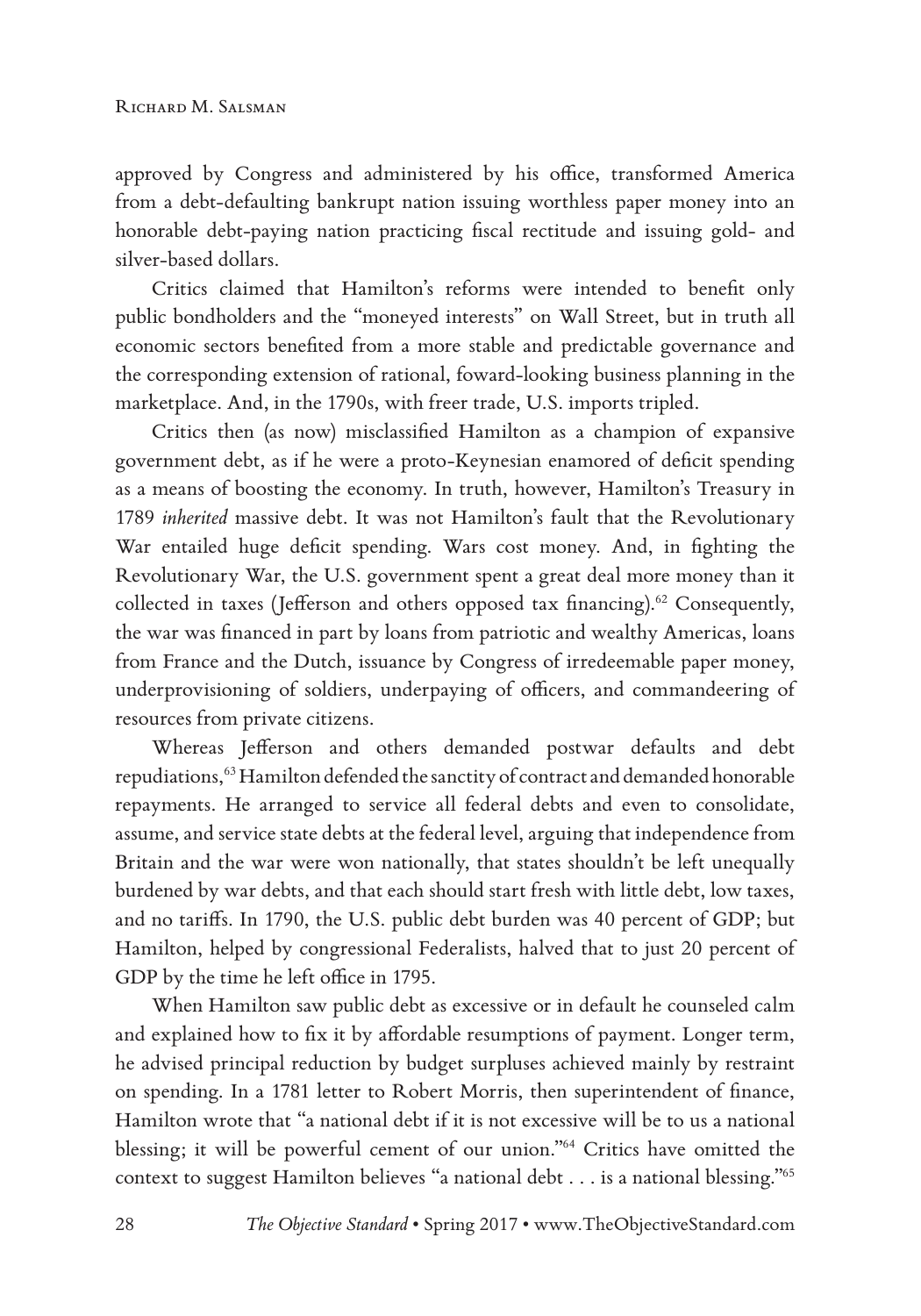Not so. His view is that public borrowing mustn't be a major source of funding, nor excessive, nor unserviceable, nor repudiated.

In 1781, Hamilton, foreseeing a union few others did, counseled Morris not to despair about the debt. By his reckoning, he could craft a plan to begin fully servicing it soon after the war, to the benefit of all parties. And that's exactly what he did. He also wanted to facilitate *reductions* in U.S. debt. In 1790, he wrote Congress that "so far from acceding to the position that 'public debts are public benefits,' a position inviting to prodigality, and liable to dangerous abuse," the body should codify "as a fundamental maxim, in the system of the public credit of the United States, that the creation of debt should always be accompanied with the means of extinguishment." He advised steady repayments so that in a decade "the whole of the debt shall be discharged."66 Fearing America might become more democratic and overaccumulate debt, in 1795 he wrote of "a general propensity in those who administer the affairs of government to shift off the burden [of spending] from the present to a future day—a propensity which may be expected to be strong in proportion as the form of the state is popular."67

Hamilton's financial reforms also fostered nationwide banking in America, as well as efficient, low-burden tax collection through the Bank of the United States (BUS), which was chartered from 1791 to 1811. This was no "central bank," as some libertarians and statists claim. Privately owned, the BUS issued goldand-silver-convertible money and lent little to the federal government. No such prudential features describe today's actual, politicized central banks. Hamilton arranged specifically for the BUS to be *apolitical*, quite unlike the Federal Reserve. "To attach full confidence to an institution of this nature," he wrote, "an essential ingredient in its structure" is that it "be under a private not a public direction, under the guidance of individual interest, not of public policy," never "liable to being too much influenced by public necessity," because "suspicion of this would most likely be a canker that would continually corrode the vitals of the credit of the Bank." If ever "the credit of the Bank be at the disposal of the government," there would be a "calamitous abuse of it."68 Hamilton made sure that didn't happen. The bank was a success precisely because, unlike today's central banks, it was privately owned and operated, as well as monetarily sound.

#### **Foreign Policy for Rights, Liberty, and Security**

Hamilton and the Federalists saw that the purpose of U.S. foreign policy is to preserve, protect, and defend the Constitution and thus the rights, liberty, and security of the American people. In other words, they held that America must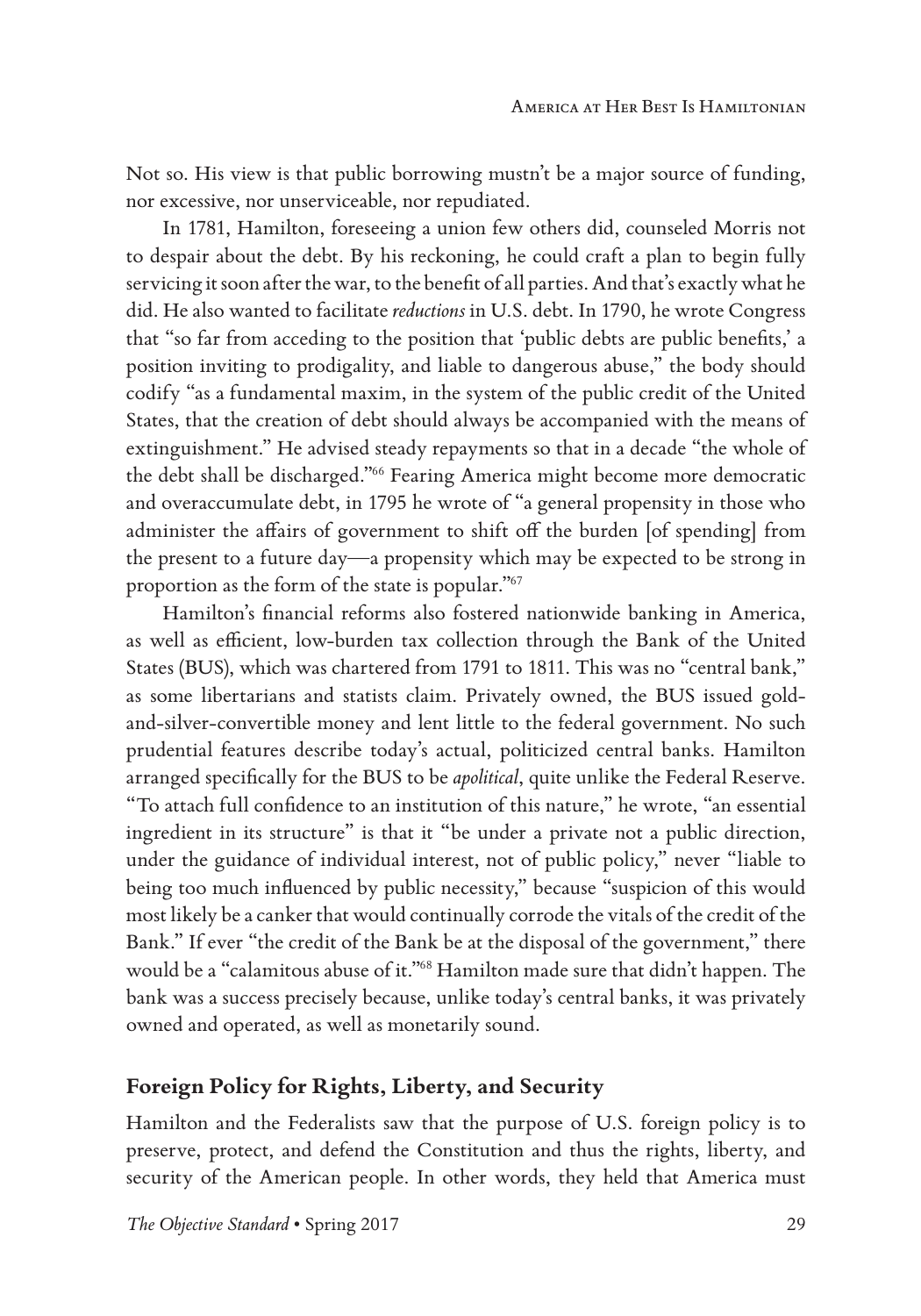promote and protect its rational self-interest, that the standard for conducting international relations is the need of the U.S. government to secure the rights of U.S. citizens.69 On this key principle, as we'll see, Hamilton and the Federalists differed considerably from the views of Jefferson, the anti-Federalists, and their progeny.70

Rational self-interest calls for defending a nation against foreign aggressors as much as for cooperating and trading with friendly states, whether by treaty, military alliance, open borders, or international trade. Hamilton eschewed a foreign policy of weakness, appeasement, vacillation, defenselessness, selfsacrifice, surrender, or breaking promises. Nor did he advocate imperialism, "nation-building," or altruistic crusades to "make the world safe for democracy" (Woodrow Wilson), or pursuing a "forward strategy for freedom" (George W. Bush) for people fundamentally unwilling or unable to achieve it.

Hamilton (and the Federalists) also believed that national defense required a reasonably paid standing army and navy plus an academy (West Point) for professional training. Opponents insisted that this was too costly and inferior to reliance on patriotic but amateur militia assembled temporarily in response to invasions. As sequential presidents in the early 1800s, Jefferson and Madison radically reduced spending on the army and navy. Jefferson also helped fund (and prolong) Napoleon's wars via the Louisiana Purchase and imposed a trade embargo on Britain, which decimated the U.S. economy and exposed America to a near loss of the War of 1812.

In Hamilton's time, the major U.S. foreign policy challenges pertained to relations with Britain and France. Disputes about the meaning and consequence of the French Revolution, which began only months after Washington's first inauguration, revealed the differences between Hamiltonian and Jeffersonian foreign policies.

Despite the war against Britain, and France's support of America, during the postwar period, Washington, Hamilton, and the Federalists found the British government more civilized, law abiding, constitutional, and predictable than the French government, even though both remained monarchies. Even before 1789, France's monarchy was unchecked by a constitution, whereas Britain's, at least, was constitutionally limited. With the Treaty of Paris in 1783, America had begun a rapprochement with Britain—solidified later by the Jay Treaty of 1795—and trade relations between the countries soon expanded.

These new peace and trade agreements were defended strenuously by Hamilton and the Federalists but opposed by Jefferson, Madison, and their emerging political party (the Democratic Republicans), who despised Britain and adored France—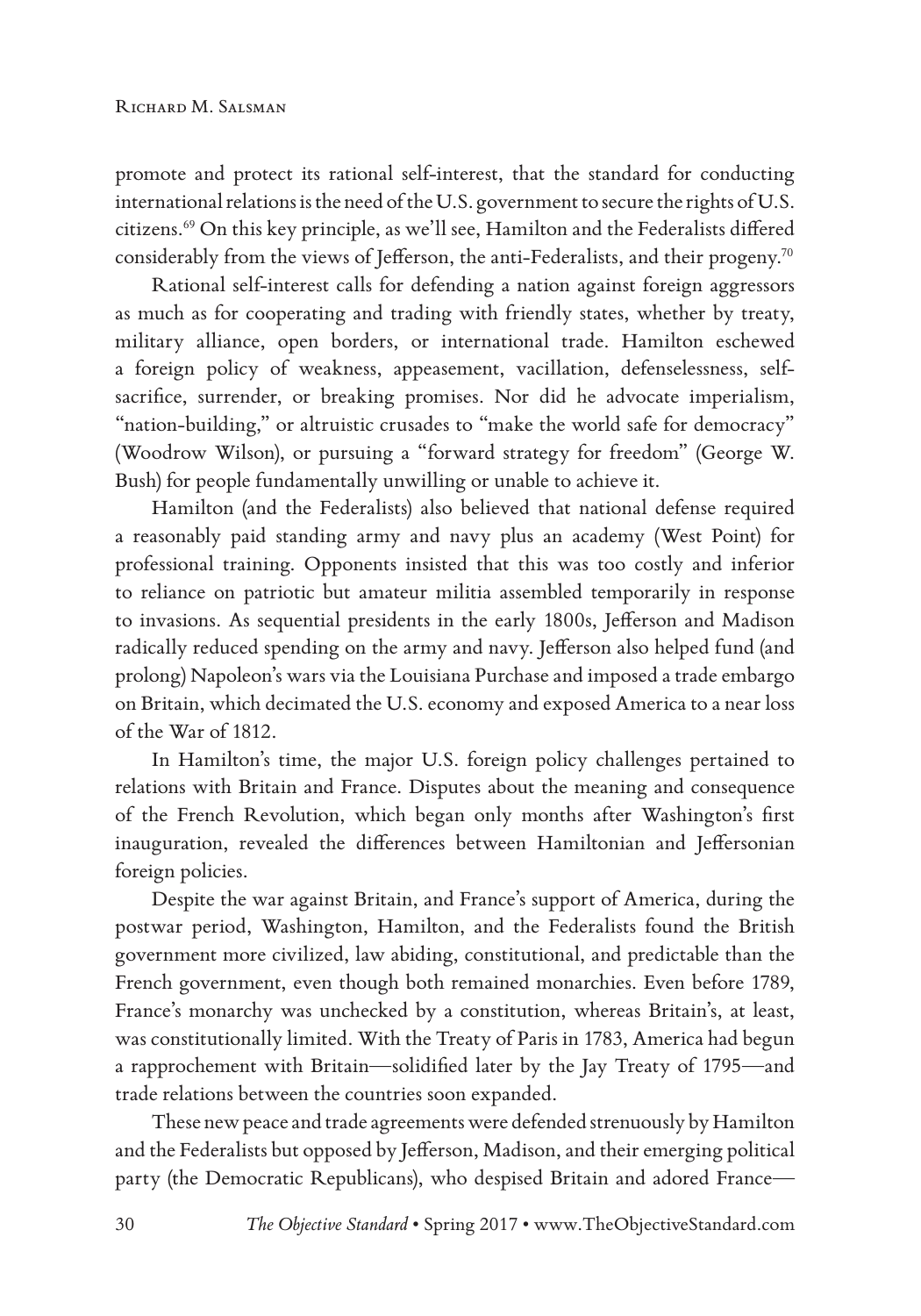despite the beheading of Louis XVI and the royals, Robespierre's Reign of Terror, and Napoleon's despotic, imperialistic reign. To their credit, Hamilton and the Federalists consistently condemned the French Revolution and its aftermath. Hamilton even predicted the rise of a Napoleonic-type despot.<sup>71</sup>

Jefferson, U.S. foreign minister in Paris from 1784 to 1789, applauded the French Revolution and frequently smeared its critics (including Washington and Hamilton) as "monocrats." In January 1793, only weeks before the regicide, Jefferson, now U.S. secretary of state, wrote how his "affections" were "deeply wounded by some of the martyrs," but how he'd rather "have seen half the earth desolated" "than [the French Revolution] should have failed."72 A month later France declared war on Britain. Washington asked his cabinet for advice, and Hamilton wrote the long letter that became the president's Neutrality Proclamation of May 1793. Jefferson and Madison opposed neutrality, insisting that the United States back France—meaning that America would again be at war with Britain despite what France had become. They held that not self-interest but gratitude for France's assistance during America's Revolutionary War should decide the matter. And they believed it was always legitimate to depose or kill monarchs and install democracies, even if doing so brought chaos and the impossibility of rightsprotecting constitutionalism.

Hamilton saw that France was motivated not by goodwill for America but by a desire to weaken Britain. He held that the United States wasn't obliged to remain in a treaty with France, given its post-1789 brutality, its radical change in form of government, and its eagerness to wage war on a nation that had become a top U.S. trading partner.

Hamilton's international policy was and is often falsely described as "protectionist." Tariffs were the most common source of government funding in this era, and Hamilton adamantly opposed trade disruptions that might reduce tariff revenues and boost the national debt. He held that if tariff rates were low and uniform, they were justifiable and relatively painless. The Constitutional Convention of 1787 had originated in Hamilton's valiant attempt (at the 1786 Annapolis Convention) to craft an agreement to reduce interstate tariffs and quotas. In short, Hamilton wanted a free trade zone for America. The eventual product of 1787, a fully ratified U.S. Constitution, plainly prohibited interstate trade barriers. These were hardly the motives or actions of a protectionist.

As Hamilton put it in 1795, "the maxims of the United States have hitherto favored a free intercourse with all the world. They have concluded that they had nothing to fear from the unrestrained completion of commercial enterprise and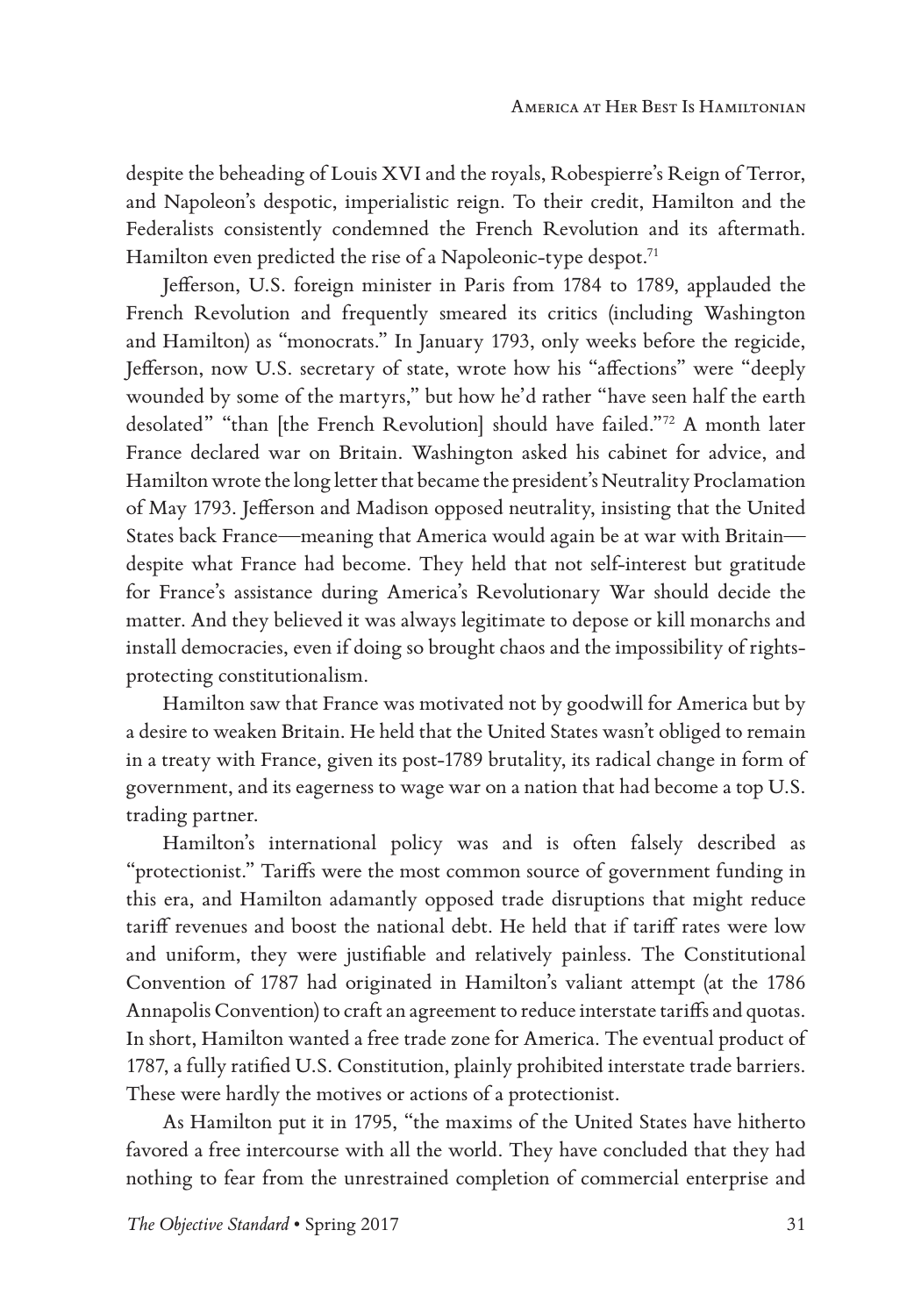have only desired to be admitted upon equal terms."<sup>73</sup> Jefferson and Madison, in contrast, sought higher tariffs to minimize resort to excise taxes (which they deemed more onerous to freedom). They also favored tariff discrimination, with higher rates imposed on imports from Britain and lower ones on imports from France. And, as presidents, both adopted protectionist policies, which damaged the U.S. economy and sabotaged U.S. foreign relations.<sup>74</sup>

Whether regarding war and peace or protectionism and trade, Hamilton usually was restrained and cosmopolitan, whereas his opponents were typically aggressive and provincial. He eschewed foreign adventurism and empire building; they praised it. According to Robert W. Tucker and David C. Hendrickson, Jefferson "wished genuinely to reform the world" yet also "feared contamination by it," so his foreign policy was a perpetual "alternation between interventionist and isolationists moods and policies." They continue, in their book, *Empire of Liberty: The Statecraft of Thomas Jefferson*, that Jefferson thought "free political and economic institutions would flourish in America only if they took root elsewhere, an idea that has, in turn, underlain much of the crusading impulse in the century." He also held "the conviction that despotism [abroad] meant war," and, "on this view, the indispensable condition of a lasting peace was the replacement of autocratic regimes by governments based on consent."75 These were the roots of "progressive" schemes to "make the world safe for democracy," depose autocrats for ballot boxes, and selflessly and interminably entangle the United States abroad. Hamilton, in contrast, wanted strong yet defensive U.S. military power; he knew that democracy was more likely to be the *unsafe* option globally. As Michael P. Federici writes in *The Political Philosophy of Alexander Hamilton*, Hamilton's foreign policy was free entirely of the "messianic pretensions in twentieth-century nationalisms like Wilsonianism and the New Deal or totalitarian ideologies."76

#### **Conclusion**

From the time he came to America in 1772 as a young immigrant, to the time and effort he expended on behalf of the Revolution, independence, war, the Constitution, and early presidencies, Hamilton was the quintessential American. He was an indefatigable statesman, master builder of a political-fiscal foundation so rational and solid that, for the next century, it enabled the United States to become even freer and more prosperous.

Writing in 1795, Hamilton said that the rest of the world should come to see the United States as a moral-political role model, "a people who originally resorted to a revolution in government, as a refuge from encroachments on rights,"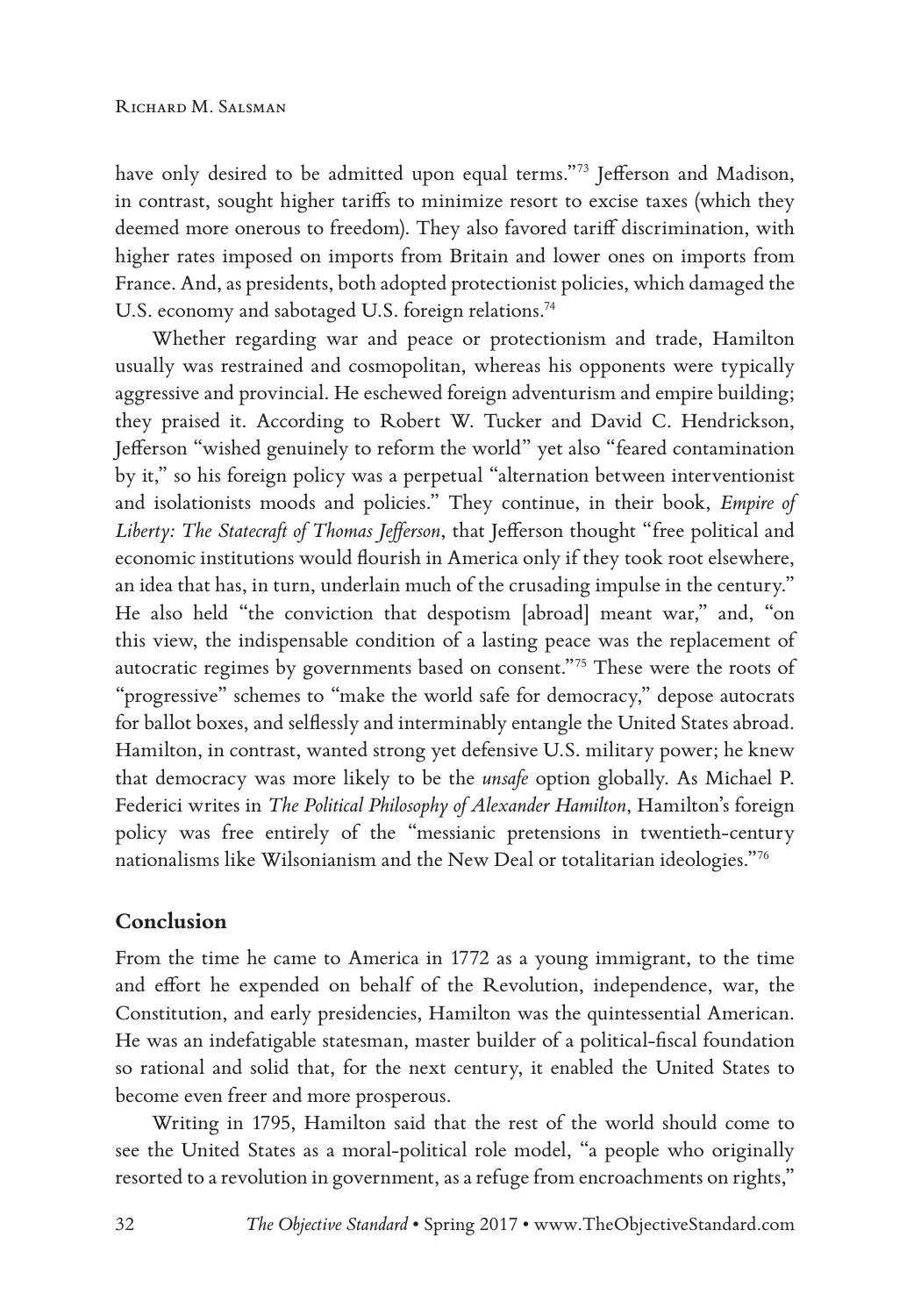"who have a due respect for property and personal security," who "have in a very short period, from mere reasoning and reflection, without tumult or bloodshed, adopted a form of general government calculated" so as to "give strength and security to the nation, to rest the foundations of liberty on the basis of justice, order, and law." The American people, he said, "have at all times been content to govern themselves without intermeddling with the affairs or governments of other nations."77 Writing in 1784, at age 27, Hamilton cherished the prospect of constitutional liberty in America, but he also feared its eventual loss:

If we set out with justice, moderation, liberality, and a scrupulous regard to the constitution, the government will acquire a spirit and tone, productive of permanent blessings to the community. If on the contrary, the public councils are guided by humour, passion and prejudice; if from resentment of individuals, or a dread of partial inconveniences, the constitution is slighted or explained away, upon every frivolous pretext, the future spirit of government will be feeble, distracted and arbitrary. The rights of the subject will be the sport of every party vicissitude. There will be no settled rule of conduct, but everything will fluctuate with the alternate prevalency of contending factions.

The world has its eye upon America. The noble struggle we have made in the cause of liberty, has occasioned a kind of revolution in human sentiment. The influence of our example has penetrated the gloomy regions of despotism, and has pointed the way to inquiries, which may shake it to its deepest foundations. Men begin to ask everywhere, who is this tyrant, that dares to build his greatness on our misery and degradation? What commission has he to sacrifice millions to the wanton appetites of himself and the few minions that surround his throne?

To ripen inquiry into action, it remains for us to justify the revolution by its fruits. If the consequences prove, that we really have asserted the cause of human happiness, what may not be expected from so illustrious an example? In a greater or less degree, the world will bless and imitate! But if experience, in this instance, verifies the lesson long taught by the enemies of liberty; that the bulk of mankind are not fit to govern themselves, that they must have a master, and were only made for the rein and the spur, we shall then see the final triumph of despotism over liberty. The advocates of the latter must acknowledge it to be an *ignis fatuus* and abandon the pursuit. With the greatest advantages for promoting it, that ever a people had, we shall have betrayed the cause of human nature.78

Hamilton's critics, with insufficient evidence and considerable context dropping, have accused him variously of being a monarchist, a nationalist, a cronyist, a mercantilist, a protectionist, and an imperialist. In truth, he was none of those things. He viewed such positions as variations on Old World error and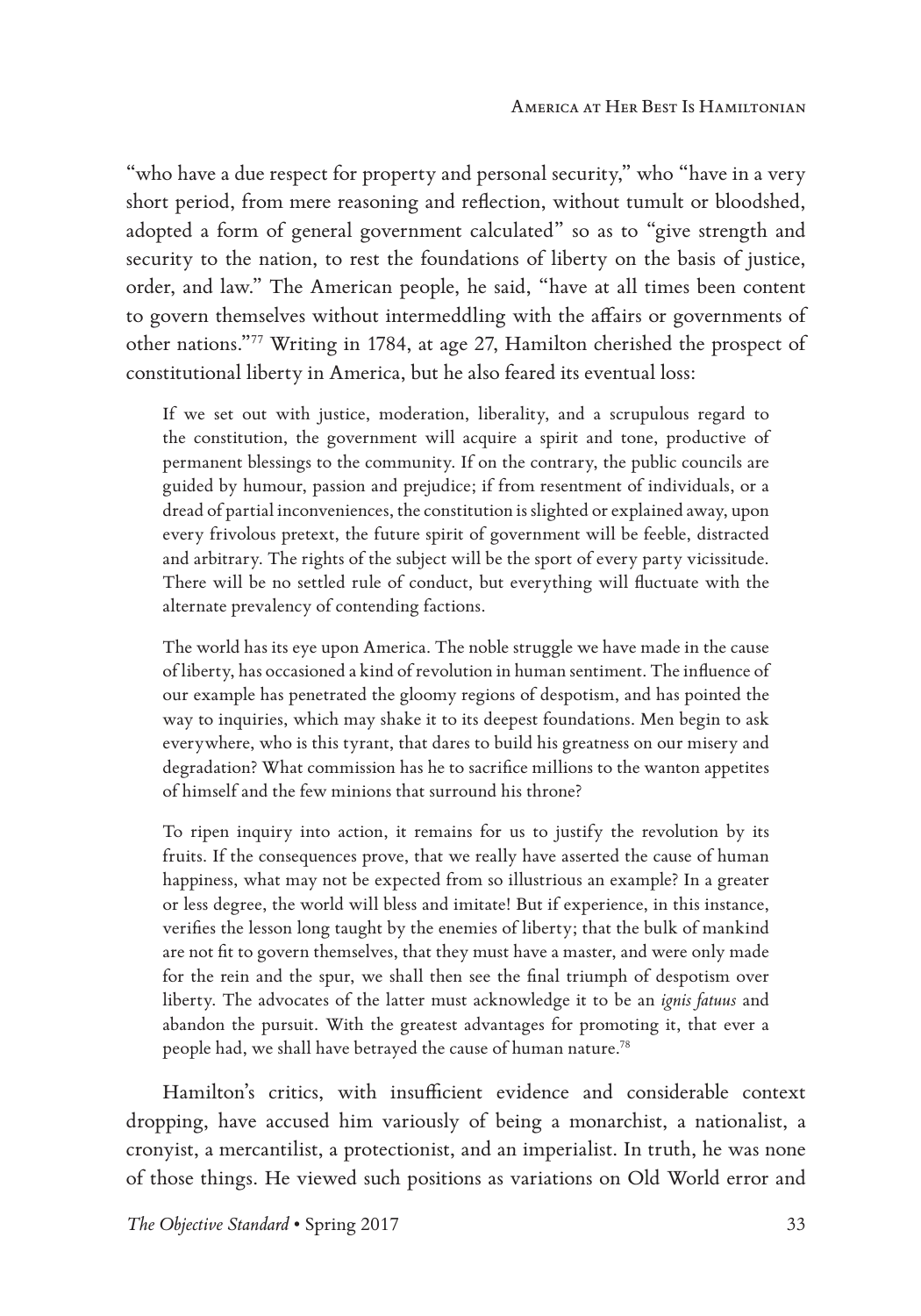adamantly opposed them. Here are some of Hamilton's most important positions and efforts—along with correspondingly false accusations about him:

- Knowing that the impotent Articles of Confederation lacked an executive branch, Hamilton sought to provide one—and was falsely accused of being a "monocrat."
- Knowing that thirteen states in conflict were prone to control by foreign powers, Hamilton sought to provide a national, rights-protecting government—and was falsely accused of being a "nationalist" eager to subjugate the rights of the individual.
- Knowing that America's money, banking, and credit were in disarray, Hamilton sought to fix them—and was falsely accused of favoring mysterious, unnamed cronies on Wall Street.
- Knowing that decades of British mercantilist policy had rendered America overly agricultural, he sought a system of freer trade and encouragement of manufacturing—and was falsely accused of being a protectionist and industrial planner.
- Knowing that America could not maintain her security without a professionally trained and well-prepared military focused solely on protecting the homeland instead of foreign adventurism, Hamilton wanted a standing army and a military academy at West Point—and was falsely accused of being a warmongering imperialist.

Without too much difficulty, Hamilton could have done what many American colonists in his time chose to do: remain safely the loyal subject of Britain, comfortably placed to participate in its zealous devotion to monarchism, mercantilism, and imperialism. Hamilton could have stayed and lived and worked in his beloved New York City, which the British occupied peaceably during a long war. Instead, he spent two decades—longer than anyone else—helping Washington build and launch the United States of America, which meant fighting to create a new nation that *rejected* monarchism, mercantilism, and imperialism. There is evidence that, in the first few decades of the 19th century, some of Hamilton's most virulent opponents changed some of their views and came to believe much of what Hamilton himself had contended initially—most notably about constitutionalism, manufacturing, finance, slavery, and foreign policy.79 This further speaks to Hamilton's originality, courage, and prescience.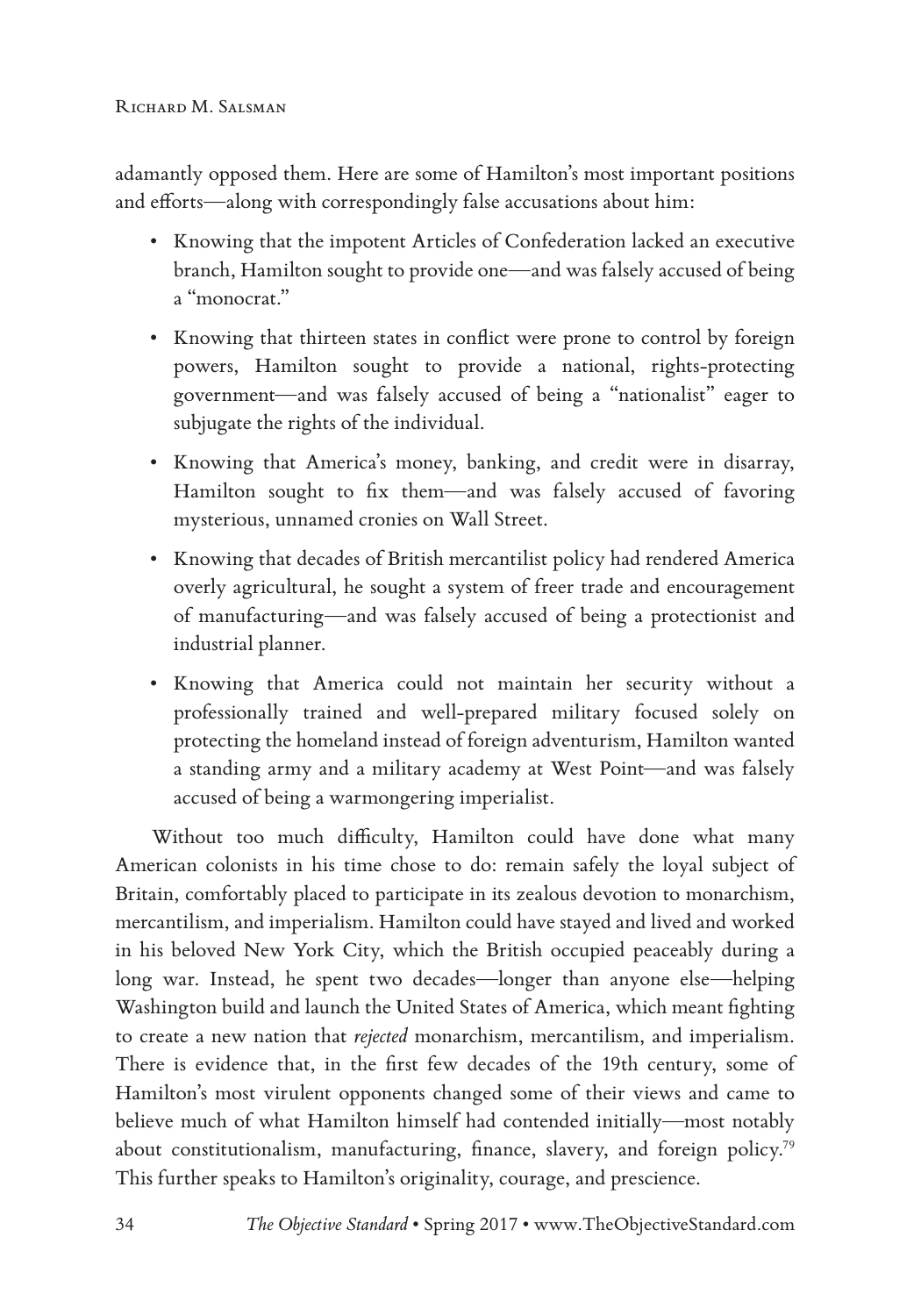Some say America's best is neither fully Hamiltonian nor fully Jeffersonian, but instead a judicious, balanced mix of each. The first, it is believed, would bring too much elitism, capitalism, or inequality, the latter too much populism, agrarianism, or democracy. Yet America suffers from the latter, not the former. For decades she's been morphing into a European-style "social democracy," a socialist-fascist system achieved not by bullets (revolting) but ballots (voting), as if democracy can whitewash evil.

In a short life, Hamilton made America the best that he could. It was pretty good indeed. She hasn't always lived up to the heights he wished for her. But, today, as in the founding era, America at her best is Hamiltonian.

#### **Endnotes**

- 1. Charles J. Herold, ed., *The Wisdom of Woodrow Wilson* (New York: Brentano, 1919), 91.
- 2. Calvin Coolidge, "Our Heritage from Hamilton," address before the Hamilton Club at Chicago, January 11, 1922, in *The Price of Freedom: Speeches and Addresses by Calvin Coolidge* (New York: Charles Scribner's Sons, 1924), 101.
- 3. One could argue that the 1930s or 1970s were worse decades in certain respects. During the Civil War America was fighting for her life against the fatal disease of slavery-secession.
- 4. See "What America Thinks: What Would the Founding Fathers Say?" *Rasmussen Reports*, July 1, 2016.
- 5. James T. Flexner, *Washington: The Indispensable Man* (Boston: Little Brown, 1974). See also Ron Chernow, *Washington: A Life* (New York: Penguin, 2010).
- 6. Richard B. Morris, *Seven Who Shaped Our Destiny: The Founding Fathers as Revolutionaries* (New York: Harper & Row, 1973).
- 7. The best biographies of Hamilton are Forrest McDonald, *Alexander Hamilton: A Biography*  (New York: W. W. Norton, 1979); Richard Brookheiser, *Alexander Hamilton: American* (New York: Free Press, 1999); and Ron Chernow, *Alexander Hamilton* (New York: Penguin, 2004). The latter is reviewed by Robert Begley in *The Objective Standard* 7, no. 3 (Fall 2012).
- 8. See Richard B. Vernier, ed., *The Revolutionary Writings of Alexander Hamilton* (Indianapolis: Liberty Fund, 2009); and Richard M. Salsman, "Honoring Alexander Hamilton, The Great American Revolutionary," *Forbes.com*, July 5, 2011.
- 9. Morton J. Frisch, "The Significance of the Pacificus-Helvidius Debates: Toward the Completion of the American Founding," in Morton J. Frisch, ed., *The Pacificus-Helvidius Debates of 1793–1794* (Indianapolis: Liberty Fund, 2006), vii–xv.
- 10. John C. Miller, *The Federalist Era: 1789–1801* (New York: Harper Torchbooks, 1960); and Stanley Elkins and Eric McKitrick, *The Age of Federalism* (New York: Oxford University Press, 1993). "A persuasive case can be made for the Federalists as liberal modernists and the Antifederalists as nostalgic republican communitarians seeking desperately to hold on to a virtuous moral order threatened by commerce and market society." "The Federalists seemed to glory in an individualistic and competitive America, which was preoccupied with private rights and personal autonomy" (Isaac Kramnick, "The 'Great National Discussion': The Discourse of Politics in 1787," *William and Mary Quarterly* 45, no. 1 [January 1988], 5).
- 11. Stephen F. Knott and Tony Williams, *Washington and Hamilton: The Alliance That Forged America* (Naperville, IL: Sourcebooks, 2015). See also by Knott, "The Real Relationship Between Washington and Hamilton," *Time*, January 26, 2016; and "Jeffersonians Claimed Washington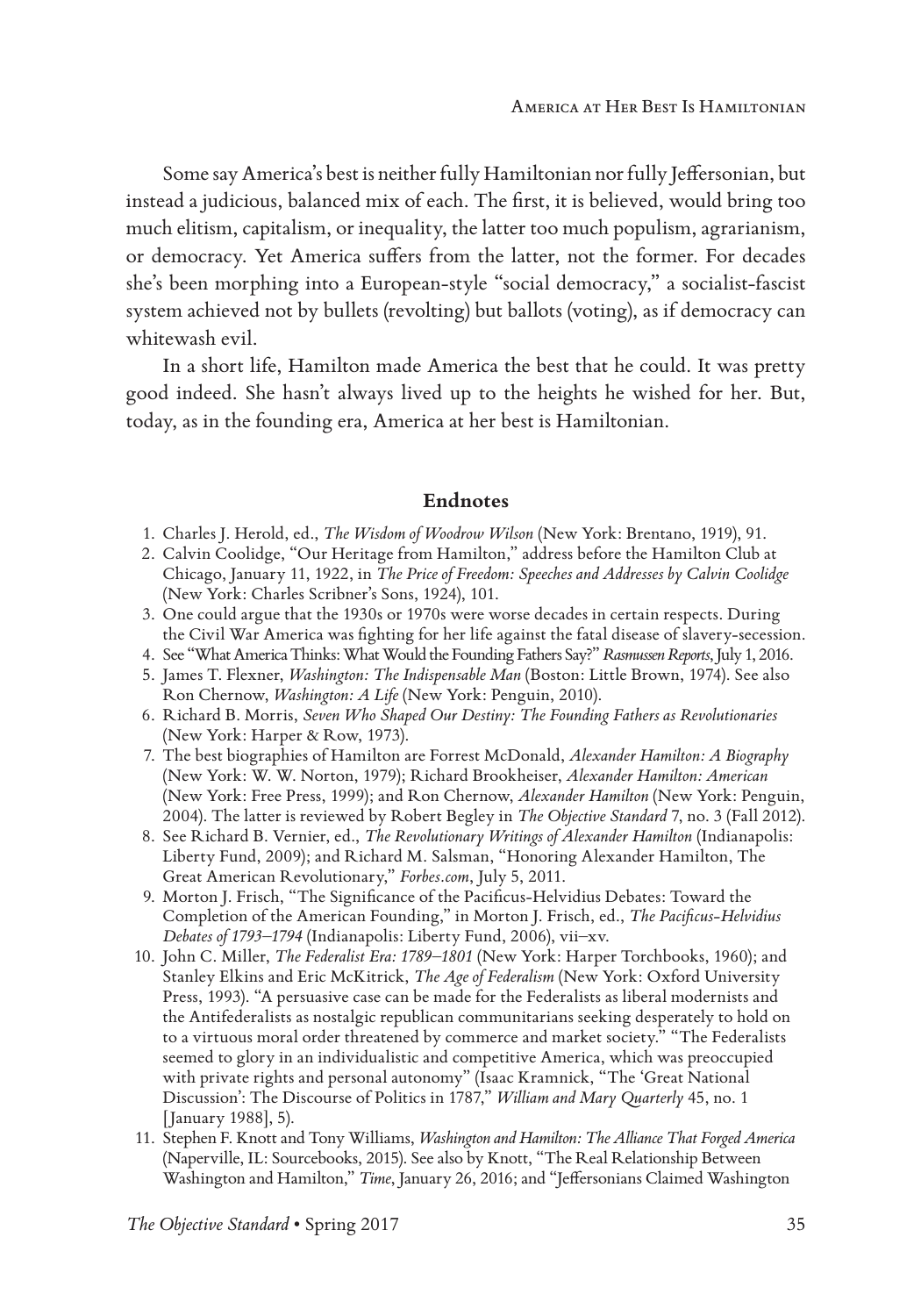Was Hamilton's Dupe. They Were Wrong," *History News Network*, January 24, 2016. Joseph J. Ellis, *The Quartet: Orchestrating the Second American Revolution, 1783–1789* (New York: Vintage Books, 2015) contends that Washington, Hamilton, John Jay, and James Madison were the most crucial to the founding. That Washington and Hamilton most wanted a constitution and a potent federal government is documented by Edward J. Larson, *The Return of George Washington: Uniting the States, 1783–1789* (New York: HarperCollins, 2014).

- 12. See John Fiske, *The Critical Period of American History* (Boston: Houghton Mifflin, 1888); and Thomas Fleming, *The Perils of Peace: America's Struggle for Survival After Yorktown* (New York: HarperCollins, 2007).
- 13. Other major anti-Federalists included Patrick Henry, Sam Adams, George Mason, James Monroe, Richard Henry Lee, and Aaron Burr.
- 14. Other major Federalists included John Jay, John Adams, John Marshall, Gouverneur Morris, James Wilson, Ben Franklin, and Fisher Ames.
- 15. See Stephen F. Knott, *Alexander Hamilton and the Persistence of Myth* (Lawrence: University Press of Kansas, 2002).
- 16. The most egregious cases include Claude G. Bowers, *Jefferson and Hamilton: The Struggle for Democracy in America* (New York: Houghton Mifflin, 1925); and works by Dumas Malone, a Jefferson biographer. FDR, seven years before becoming U.S. president, praised the Bowers book and fancied himself a Jeffersonian savior from the alleged depravations of the prosperous Coolidge years ("Is There a Jefferson on the Horizon?" *New York Evening World*, December 3, 1925). The New Dealers of the 1930s invoked Jefferson, not Hamilton, to justify their statism. Coolidge so admired Hamilton that he put him on the US\$10 bill (see John Hendrickson, "The Admiration of Alexander Hamilton," Calvin Coolidge Presidential Foundation, May 19, 2014). For more recent smears, typical among libertarians and others who claim Hamilton is a "statist," see Thomas DiLorenzo, *Hamilton's Curse: How Jefferson's Arch Enemy Betrayed the American Revolution—and What It Means for Americans* (New York: Crown Forum, 2008). His *non sequitur* goes like this: Today's federal government is statist (true); Hamilton helped create the federal government in the 1790s (true); thus Hamilton is a statist (false).
- 17. See Stephen S. Cohen and J. Bradford DeLong, *Concrete Economics: The Hamilton Approach to Economic Growth and Policy* (Cambridge: Harvard Business School Press, 2016); and Michael Lind, ed., *Hamilton's Republic: Readings in the American Democratic Nationalist Tradition* (New York: Free Press, 1997).
- 18. See Michael P. Federici, *The Political Philosophy of Alexander Hamilton* (Baltimore: Johns Hopkins University Press, 2012); and Carson Holloway, "Alexander Hamilton and American Progressivism," *First Principles Series Report #52 on Political Thought*, Heritage Foundation, April 20, 2015. Hamilton differed from Washington on slavery, but in opposing it he helped diminish Washington's belief in it.
- 19. Hamilton's writings, which fill twenty-six volumes, are available and searchable online at http://founders.archives.gov/about/Hamilton.
- 20. See Carson Holloway, "Hamiltonian Constitutional Interpretation: In Defense of Energetic and Limited Government," *First Principles Series Report #56 on Political Thought* (Heritage Foundation, August 7, 2015); Clinton Rossiter, *Alexander Hamilton and the Constitution* (New York: Harcourt, Brace & World, 1964); Harvey Flaumenhaft, *The Effective Republic: Administration and Constitution in the Thought of Alexander Hamilton* (Durham: Duke University Press, 1992); and Forrest McDonald, "The Constitution and Hamiltonian Capitalism," chap. 3 in Robert A. Goldwin and William A. Schambra, eds., *How Capitalistic is the Constitution?*  (Washington, DC: American Enterprise Institute, 1982), 49–74.
- 21. Alexander Hamilton, "A Full Vindication of the Measures of the Congress" (December 15, 1774), at *Founders Online, National Archives,* http://founders.archives.gov/documents/ Hamilton/01-01-02-0054. Source: *The Papers of Alexander Hamilton, vol. 1, 1768–1778*, edited by Harold C. Syrett (New York: Columbia University Press, 1961), 45–78.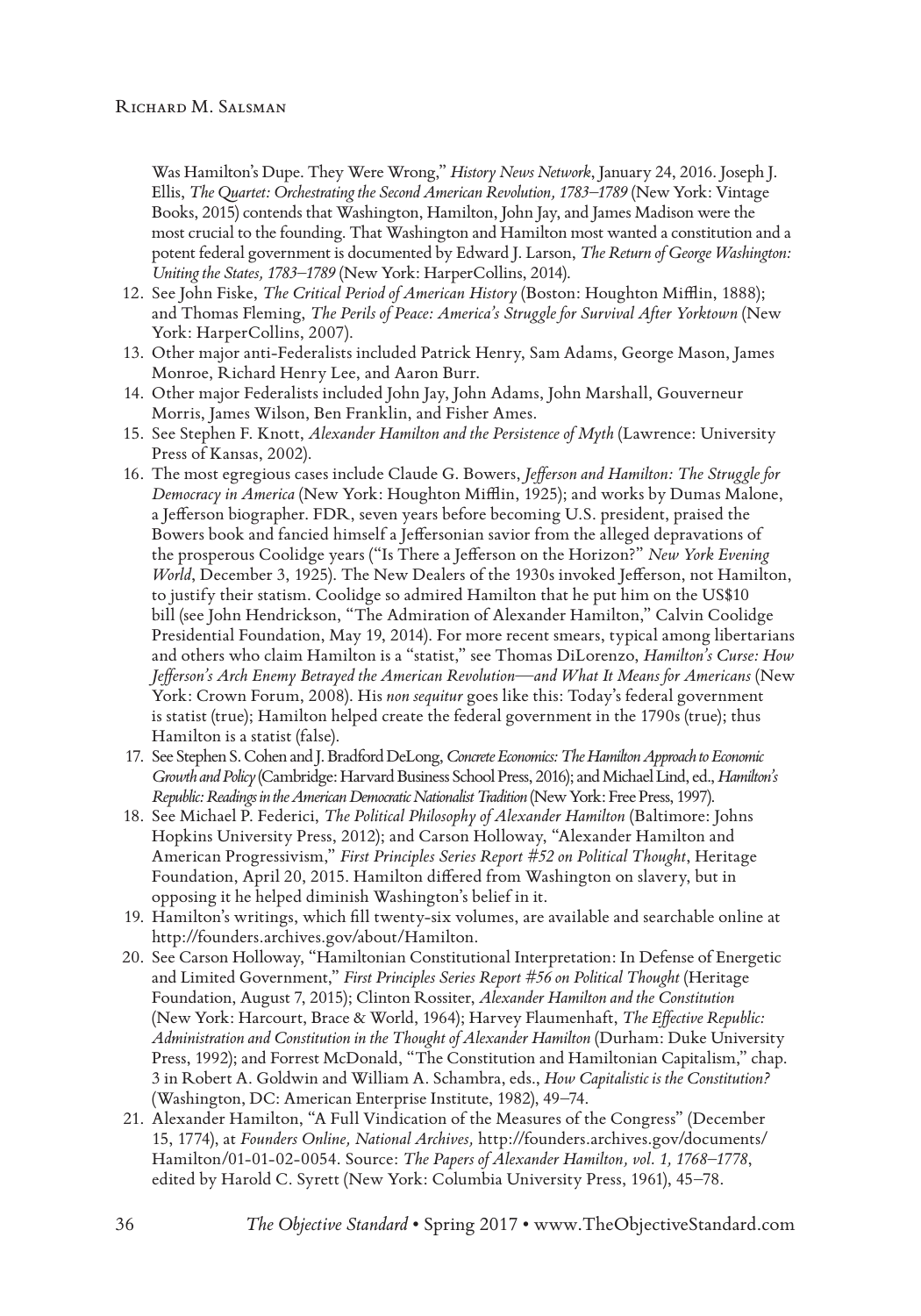- 22. Hamilton, writing as "Metellus," *Gazette of the U.S*., October 24, 1792, http://founders. archives.gov/documents/Hamilton/01-12-02-0428.
- 23. See Gerald Stourzh, *Alexander Hamilton and the Idea of Republican Government* (Palo Alto, CA: Stanford University Press, 1970); Flaumenhaft, *The Effective Republic*; and Federici, *The Political Philosophy of Alexander Hamilton*, especially chaps. 3 and 4.
- 24. See also Alexis Tocqueville, famed author of *Democracy in America* (1835), with a chapter titled "What Sort of Despotism Democratic Nations Have to Fear" (see http://xroads. virginia.edu/~hyper/detoc/ch4\_06.htm). See also Paul A. Rahe, *Soft Despotism, Democracy's Drift* (New Haven, CT: Yale University Press, 2010).
- 25. See Kurt von Fritz, *The Theory of the Mixed Constitution in Antiquity. A Critical Analysis of Polybius' Political Ideas* (New York: Columbia University Press, 1954); Carrie-Ann Biondi, "Aristotle on the Mixed Constitution and Its Relevance for American Political Thought," *Social Philosophy and Policy* 24, no. 2 (July 2007): 176–98; and Jessica C. Tselepy, "Avoiding the Tyranny of Democracy: The Republican Ideal of a 'Mixed' Constitution," *Inquiries Journal* 7, no. 4 (2015).
- 26. On Jefferson's view of constitutions as proper only when ephemeral, see "Popular Basis of Political Authority," September 6, 1789, http://press-pubs.uchicago.edu/founders/documents/ v1ch2s23.html. In an earlier letter to Madison (December 20, 1787), he wrote, "I am not a friend to a very energetic government. It is always oppressive." "No country should be so long without [a rebellion]." "After all, it is my principle that the will of the Majority should always prevail," http://press-pubs.uchicago.edu/founders/documents/v1ch18s21.html. Earlier (January 24, 1786) he rejected the claim "that our governments both federal and particular lack energy" or that "decisions of Congress are impotent, because the Confederation provides no compulsory power." The compact retained "the right of compulsion," he insisted, and "when any one state in the American Union refuses obedience to the Confederation" "the rest have a natural right to compel them to obedience." "Should this case ever arise," he noted approvingly, Congress "will probably coerce by a naval force," not an army, it being "more easy, less dangerous to liberty, and less likely to produce much bloodshed." http://press-pubs. uchicago.edu/founders/documents/v1ch9s1.html.
- 27. Robert McColley, *Slavery and Jeffersonian Virginia* (Urbana: University of Illinois Press, 1964); Sean Wilentz, "Life, Liberty, and the Pursuit of Thomas Jefferson: How a Slaveholder and Ideologue Was Also a Great Democrat," *The New Republic*, March 10, 1997; Brent Staples, "The Master of Monticello," *New York Times*, March 23, 1997; Nicholas E. Magnis, "Thomas Jefferson and Slavery: An Analysis of His Racist Thinking as Revealed by His Writings and Political Behavior," *Journal of Black Studies* 29, no. 4 (March 1999): 491–509; Henry Wiencek, *Master of the Mountain: Thomas Jefferson and His Slaves* (New York: Farrar, Straus & Giroux, 2012); Henry Wiencek, "The Dark Side of Thomas Jefferson," *Smithsonian Magazine*, October 2012; and Paul Finkelman, "The Monster of Monticello," *New York Times*, December 1, 2012, A25.
- 28. Leonard W. Levy, *Jefferson and Civil Liberties: The Darker Side* (Cambridge, MA: Harvard University Press, 1963).
- 29. Richard K. Matthews, *The Radical Politics of Thomas Jefferson: A Revisionist View* (Lawrence: University Press of Kansas, 1984); Conor Cruise O'Brien, "Thomas Jefferson: Radical and Racist," *Atlantic*, October 1996; and Betsy Erkkila, "Radical Jefferson," *American Quarterly* 59, no. 2 (June 2007): 277–89.
- 30. Sean Wilentz, *The Politicians and the Egalitarians: The Hidden History of American Politics* (New York: W. W. Norton, 2016), 38. See also Michael J. Thompson, "The Radical Critique of Economic Inequality in Early American Political Thought," *New Political Science* 30, no. 3 (September 2008): 307–24.
- 31. "Americanus" No. 1 (January 31, 1794) and No. 2 (February 7, 1794); see http://founders. archives.gov/documents/Hamilton/01-15-02-0510 (No. 1) and http://founders.archives. gov/documents/Hamilton/01-16-02-0010 (No. 2).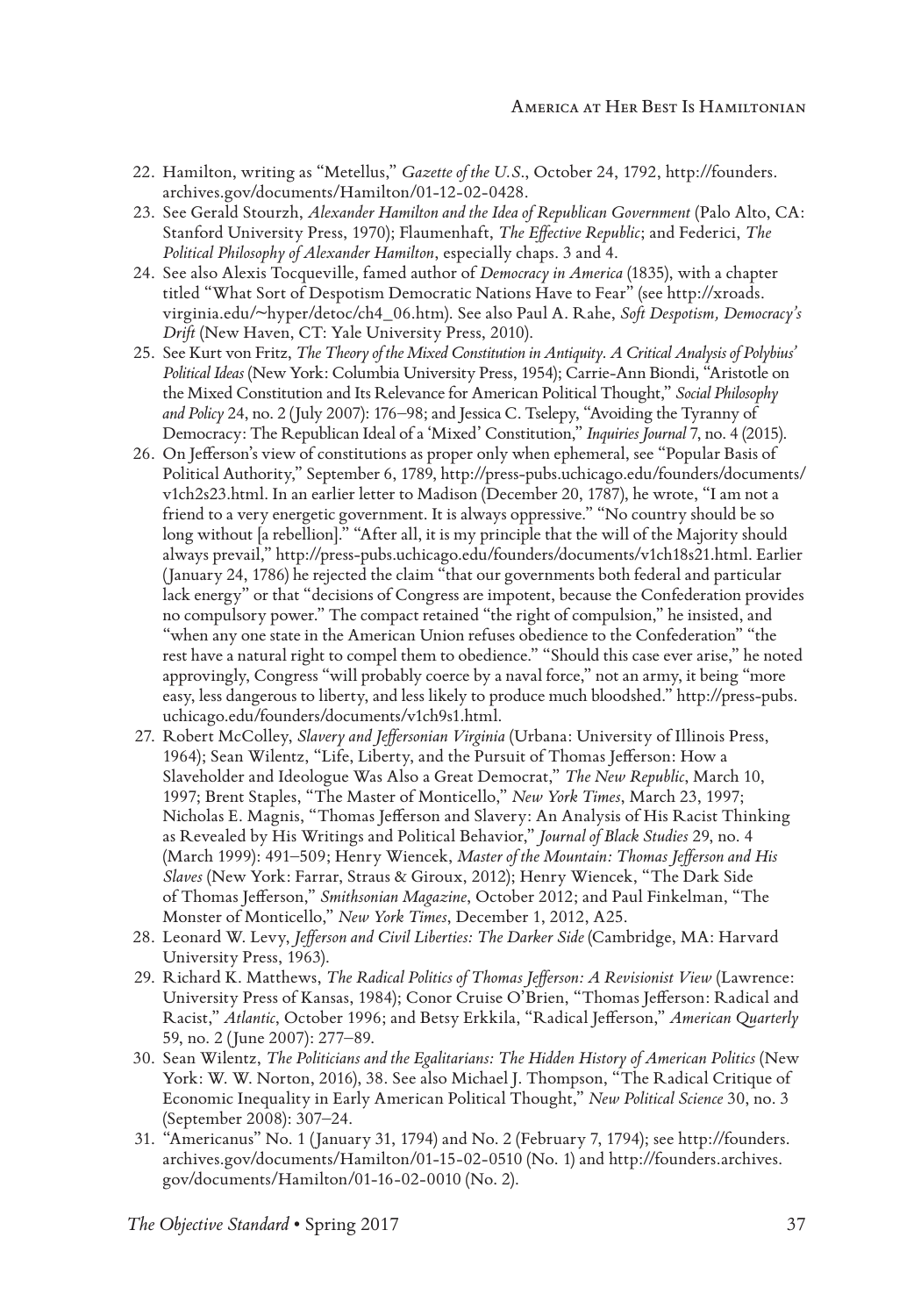#### RICHARD M. SALSMAN

- 32. Conor Cruise O'Brien, *The Long Affair: Thomas Jefferson and the French Revolution, 1785–1800* (Chicago: University of Chicago Press, 1996).
- 33. See Michael D. Chan, "Alexander Hamilton on Slavery," *Review of Politics* 66, no. 2 (2004): 207–31; and James Oliver Horton, "Alexander Hamilton: Slavery and Race in a Revolutionary Generation," *New-York Journal of American History* 65, no. 3 (2004): 16–24. See also Federici, "Hamilton and Jefferson on Slavery," in *The Political Philosophy of Alexander Hamilton,* 233–36; and Chernow, *Alexander Hamilton*, 201–16.
- 34. See Darren Staloff, *Hamilton, Adams, Jefferson: The Politics of Enlightenment and the American Founding* (New York: Macmillan, 2007); and Brooke Allen, "Alexander Hamilton: The Enlightened Realist," *Hudson Review* 57, no. 3 (2004): 497–508.
- 35. Letter by Washington to Hamilton, August 28, 1788, http://founders.archives.gov/ documents/Washington/04-06-02-0432.
- 36. Letter by Jefferson to Madison, November 18, 1788, http://founders.archives.gov/ documents/Jefferson/01-14-02-0062.
- 37. Some critics falsely claim that Hamilton, in his multi-hour presentation at the 1787 Constitutional Convention (June 18), praised or proposed monarchism. In fact, he simply stressed that the British Constitution was better (more pro-rights and pro-liberty) than anti-Federalists would admit, and that Britain, at least, was a constitutionally limited monarchy (better than anarchy). He also argued for longer terms for the president, Senate, and even House members (three years), to incentivize leaders to be longer-range oriented and render government less prone to what he saw as the ephemeral, illiberal, and fiscally reckless whims of the populace. Hamilton also was pushing the debate strategically as much as possible toward (and beyond) the Virginia Plan (for more federal power) and away from where the debate was then trending, toward the New Jersey Plan (which wasn't far from the status quo of the failed Articles of Confederation).
- 38. Letter, Hamilton to Edward Carrington, May 26, 1792, https://founders.archives.gov/ documents/Hamilton/01-11-02-0349.
- 39. For evidence of present-day libertarianism's deep sympathy for anti-Federalism in America's founding era, see Michael Allen, "Anti-Federalism and Libertarianism," *Reason Papers* 7 (Spring 1981): 73–94.
- 40. Hamilton, "Tully No. III," *American Daily Advertiser*, August 28, 1794, http://founders. archives.gov/documents/Hamilton/01-17-02-0130.
- 41. For documentation of this theme, see Max M. Edling, *A Revolution in Favor of Government: Origins of the U.S. Constitution and the Making of the American State* (Oxford: Oxford University Press, 2008).
- 42. See David M. Post, "Jeffersonian Revisions of Locke: Education, Property Rights, Liberty,*" Journal of the History of Ideas* 47, no. 1 (January–March 1986): 147–57; and Stanley N. Katz, "Thomas Jefferson and the Right to Property in Revolutionary America," *Journal of Law and Economics* 19, no. 3 (October 1976): 467–88.
- 43. Rachel Wiener, "The Libertarian War over the Civil War," *Washington Post*, July 10, 2013. "The neo-Confederates are largely centered around libertarian author Lew Rockwell" and "the Ludwig von Mises Institute."
- 44. See Tara Smith, *Judicial Review in an Objective Legal System* (New York: Cambridge University Press, 2015); Bernard Siegen, *Economic Liberties and the Constitution* (Chicago: University of Chicago Press, 1980); and Richard A. Epstein, *Takings: Private Property and the Power of Eminent Domain* (Cambridge: Harvard University Press, 1985).
- 45. Hamilton, "First Speech, New York Ratifying Convention [Francis Childs's Version]," June 21, 1788, http://founders.archives.gov/documents/Hamilton/01-05-02-0012-0011.
- 46. Cited in Max Farrand, *Records of the Federal Convention, Volume I* (New Haven, CT: Yale University Press, 1911), 299.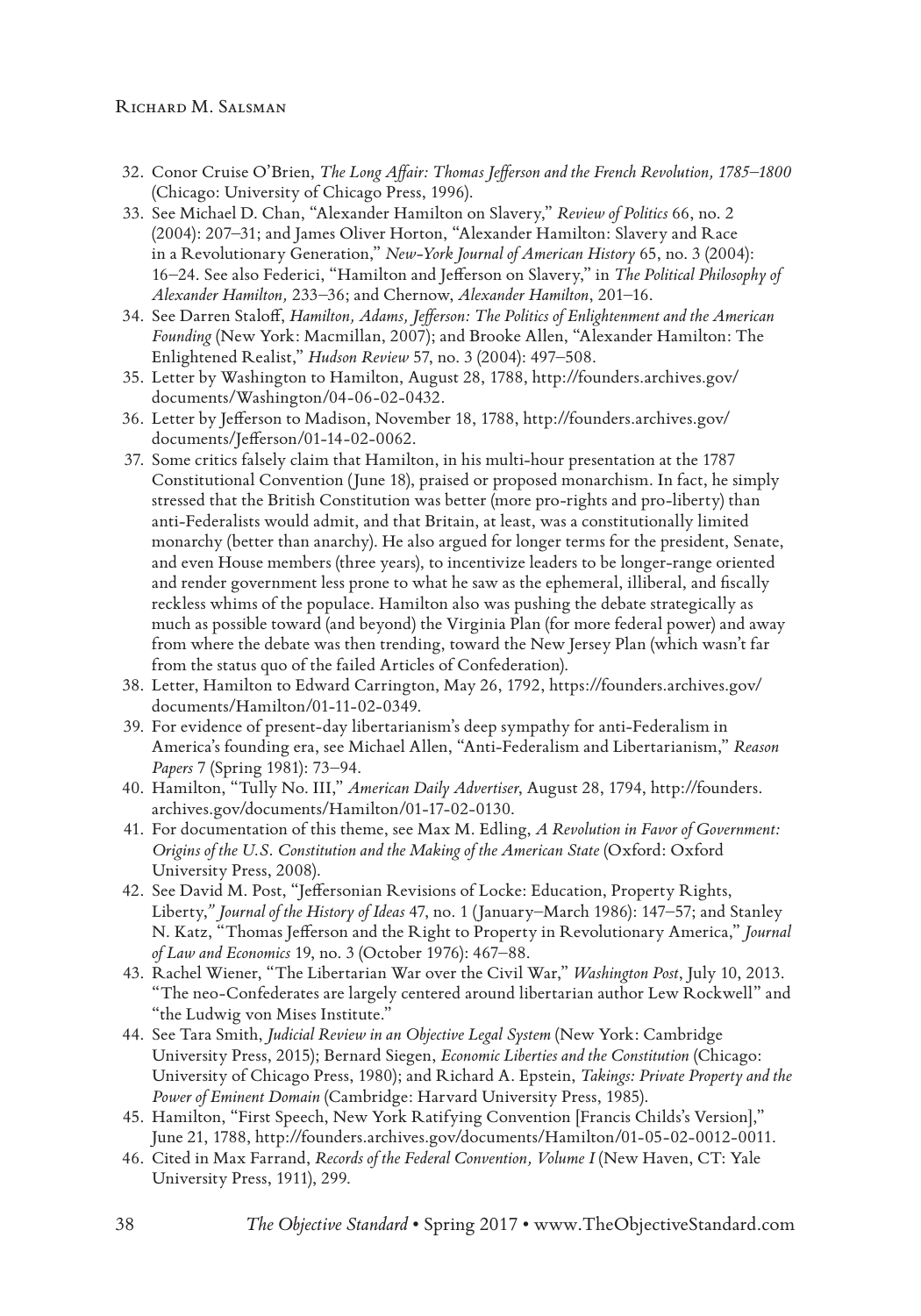- 47. Until "progressive" Democrats passed the Seventeenth Amendment in 1913, the U.S. Senate was elected indirectly by state legislatures.
- 48. Cited in Maggie Riechers, "Honor Above All," *Humanities* 28, no. 3 (May/June 2007), http://www.neh.gov/humanities/2007/mayjune/feature/honor-above-all.
- 49. See, from Monticello, "Jefferson's Religious Beliefs," which cites his two compilations, *The Philosophy of Jesus of Nazareth* (1804) and *The Life and Morals of Jesus of Nazareth* (1819–20), https://www.monticello.org/site/research-and-collections/jeffersons-religious-beliefs.
- 50. Thomas Jefferson letter to Thomas Jefferson Smith, February 21, 1825, http://founders. archives.gov/documents/Jefferson/98-01-02-4987.
- 51. Reliable sources include Gregg L. Frazer, *The Religious Beliefs of America's Founders: Reason, Revelation, and Revolution* (Lawrence: University Press of Kansas, 2012), 193–96, who contends that Hamilton *converted* (from nonreligiosity) to Christianity near the end of his life; and David L. Holmes, *Faiths of the Founding Fathers* (New York: Oxford University Press, 2006).
- 52. See Douglass Adair and Marvin Harvey, "Was Alexander Hamilton a Christian Statesman?" *William and Mary Quarterly*, 3rd ser., vol. 12, no. 2 (April 1955): 308–29; Gregg L. Frazer, "Alexander Hamilton, Theistic Rationalist," in Daniel L. Dreisbach, Mark David Hall, and Jeffry H. Morrison, eds., *The Forgotten Founders on Religion and Public Life* (South Bend, IN: Notre Dame Press, 2009), 101–24; and Matt J. Rossano, "Alexander Hamilton's Religion: A Temperate Example for Today's Fractured World," *Huffington Post*, January 3, 2011, http://www.huffingtonpost.com/matt-j-rossano/hamiltons-religion\_b\_803677. html. It should be noted that Hamilton once considered pandering to popular prejudice: As Jefferson's "democratic revolution" took hold in the early 1800s, Hamilton proposed, in a letter to a Federalist on election strategy, forming a "Christian Constitutional Society," to insinuate publicly that his opponents were immoral, untrustworthy atheists. He wasn't seeking to wed church and state, but rather to win elections (hoping people wouldn't vote for atheists). Even so, this was uncharacteristically unprincipled.
- 53. Cited in Chernow, *Alexander Hamilton*, 659.
- 54. See Richard M. Salsman, "Holy Scripture and the Welfare State," *Forbes.com*, April 28, 2011, http://tinyurl.com/zeafo9p.
- 55. Alexander Hamilton, "Letter to Theodore Sedgwick, July 10, 1804," in Harold C. Syrett, ed., *The Papers of Alexander Hamilton*, vol. 26, May 1802–October 1804 (New York: Columbia University Press, 1979), 309–11.
- 56. "Capitalism" was coined by Louis Blanc in 1850 and next used by Pierre-Joseph Proudhon in 1861. The most famous first use by Karl Marx was in *Capital*, vol. I (1867).
- 57. The best works on Hamilton's political economy are Louis M. Hacker, *Alexander Hamilton in the American Tradition* (New York: McGraw-Hill, 1957), especially chap. 9; Forrest McDonald, "The Constitution and Hamiltonian Capitalism," chap. 3 in Robert A. Goldwin and William A. Schambra, eds. *How Capitalistic is the Constitution?* (Washington, DC: American Enterprise Institute, 1982), 49–74; Peter McNamara, *Political Economy and Statesmanship: Smith, Hamilton, and the Foundation of the Commercial Republic* (Dekalb: Northern Illinois University Press, 1998); Michael D. Chan, *Aristotle and Hamilton: On Commerce and Statesmanship* (Columbia: University of Missouri Press, 2006); and "Hamilton's Political Economy," in Federici, *The Political Philosophy of Alexander Hamilton*, 187–213.
- 58. Alexander Hamilton, "Final Version of the Report on the Subject of Manufactures (December 5, 1791), at *Founders Online, National Archives,* http://founders.archives.gov/ documents/Hamilton/01-10-02-0001-0007. Source: *The Papers of Alexander Hamilton, vol. 10, December 1791–January 1792*, edited by Harold C. Syrett (New York: Columbia University Press, 1966), 230–340.
- 59. See Gilbert Chinard, *The Correspondence of Jefferson and Du Pont de Nemours, with an Introduction on Jefferson and the Physiocrats* (Baltimore: Johns Hopkins University, 1931);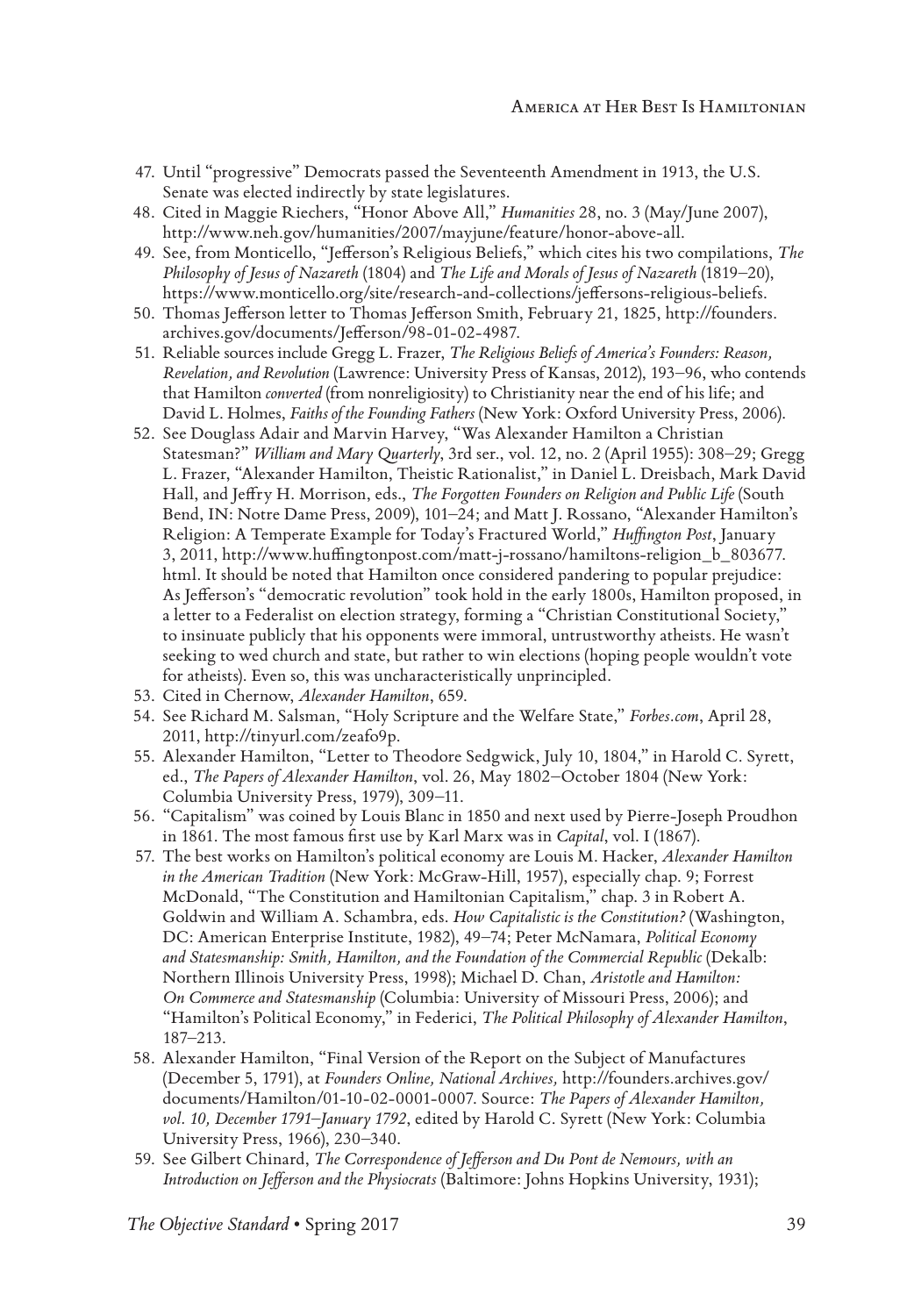Robert F. Haggard, "The Politics of Friendship: Du Pont, Jefferson, Madison, and the Physiocratic Dream for the New World," *Proceedings of the American Philosophical Society* 153, no. 4 (December 2009): 419–40; and Vernon L. Parrington, "The Heritage of Jeffersonianism," in *Main Currents in American Thought*, vol. 2, pt. 1, chap. 2 (New York: Harcourt Brace, 1927): "Historically the [French] Physiocratic school is as sharply aligned with idealistic agrarianism as the [British] Manchester school is aligned with capitalistic industrialism. The conception that agriculture is the single productive form of labor, that from it alone becomes the net product or ultimate net labor increment, and that bankers, manufacturers and middlemen belong to the class of sterile workers, profoundly impressed the Virginia mind, bred up in a plantation economy and concerned for the welfare and dignity of agriculture. Franklin had first given currency to the Physiocratic theory in America a generation earlier, but it was Jefferson who spread it widely among the Virginia planters. He did more: he provided the new agrarianism with politics and a sociology. From the wealth of French writers, he formulated a complete libertarian philosophy. His receptive mind was saturated with romantic idealism which assumed native, congenial form in precipitation."

- 60. Jefferson, *Notes on the State of Virginia* (1781–1783). See http://xroads.virginia.edu/~hyper/ JEFFERSON/ch19.html. To Madison in December 1787 Jefferson wrote, "I think our governments will remain virtuous for many centuries; as long as they are chiefly agricultural; and this will be as long as there shall be vacant lands in any part of America. When they get piled upon one another in large cities, as in Europe, they will become corrupt as in Europe." (http://founders.archives.gov/documents/Madison/01-10-02-0210).
- 61. See William D. Grampp, "A Re-Examination of Jeffersonian Economics," *Southern Economic Journal* 1, no. 3 (January 1946): 263–82; Claudio J. Katz, "Thomas Jefferson's Liberal Anti-Capitalism," *American Journal of Political Science* 47, no. 1 (January 2003): 1–17; Michael Merrill, "The Anti-Capitalist Origins of the United States," *Review (Fernand Braudel Center)* 13, no. 4 (Fall 1990): 465–97; and Michael J. Thompson, "The Radical Critique of Economic Inequality in Early American Political Thought," *New Political Science* 30, no. 3 (September 2008): 307–24. On the environment, Hamilton (in his *Report on Manufactures*) extolled a more industrial system in which "the bowels and surface of the earth are ransacked for articles which were before neglected," so as to enhance human prosperity. In contrast, see Peter F. Cannavò, "To the Thousandth Generation: Timelessness, Jeffersonian Republicanism and Environmentalism," *Environmental Politics* 19, no. 3 (May 2010): 356–73; and Linda A. Malone, "Reflections on the Jeffersonian Ideal of an Agrarian Democracy and the Emergence of an Agricultural and Environmental Ethic in the 1990 Farm Bill," *Stanford Environmental Law Journal* 12, no. 3 (1993): 4–49, who notes that "the continuing influence of the Jeffersonian ideal in America is critical to determining the future role of the federal government in regulating agriculture to serve environmental objectives." See also Franklin Kalinowski, *America's Environmental Legacies* (New York: Springer, 2016), which includes a chapter praising Jefferson as a proto-environmentalist and another condemning Hamilton as his opposite in this regard.
- 62. See Robert E. Wright, *Hamilton Unbound: Finance and the Creation of the American Republic* (Westport: Praeger, 2002) and *One Nation Under Debt: Hamilton, Jefferson, and the History of What We Owe* (New York: McGraw-Hill, 2008).
- 63. See Frank R. Gunter, "Thomas Jefferson on the Repudiation of Public Debt," *Constitutional Political Economy* (1991), 283–301; and Herbert E. Sloan, *Principle and Interest: Thomas Jefferson and the Problem of Debt* (Charlottesville: University of Virginia Press, 2001). Jefferson's exploitation of his creditors and slaves is best captured in his 1787 letter to Nicholas Lewis, in which he complains of a "torment of mind" due to his burdensome personal debts (attributable to his overspending); he reports that he won't reduce his debts by selling any of his land, "nor would I willingly sell the slaves as long as there remains any prospect of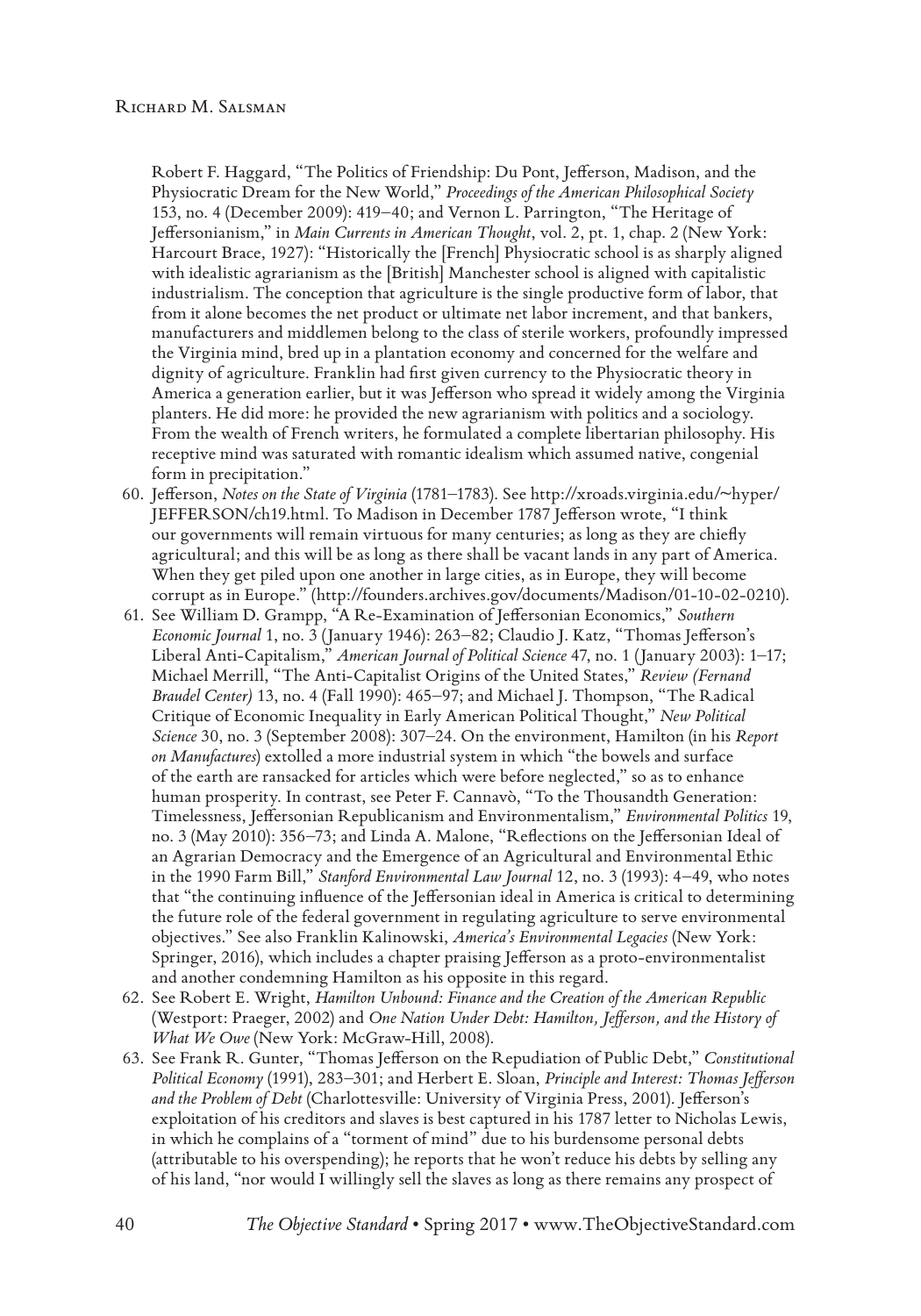paying my debts with their labor. In this I am governed solely by views to their happiness, which will render it worth their while to use extraordinary exertions for some time." Cited in John P. Foley, ed., *The Jefferson Cyclopedia* (New York: Funk & Wagnalls, 1900), 230.

- 64. Hamilton letter to Robert Morris, April 30, 1781, in *The Papers of Alexander Hamilton, vol. 2, 1779–1781*, edited by Harold C. Syrett (New York: Columbia University Press, 1962), 604–35. See http://founders.archives.gov/documents/Hamilton/01-02-02-1167.
- 65. See Thomas DiLorenzo, *Hamilton's Curse: How Jefferson's Arch Enemy Betrayed the American Revolution—and What It Means for Americans* (New York: Crown Forum, 2008); for an accurate account of the same topic, see John Steele Gordon, *Hamilton's Blessing: The Extraordinary Life and Times of Our National Debt* (New York: Walker Books, 1997).
- 66. Alexander Hamilton, "Report Relative to a Provision for the Support of Public Credit" (January 9, 1790), in *The Papers of Alexander Hamilton, vol. 6, December 1789–August 1790*, edited by Harold C. Syrett (New York: Columbia University Press, 1962), 65–110, http:// founders.archives.gov/documents/Hamilton/01-06-02-0076-0002-0001.
- 67. Alexander Hamilton, "Report on a Plan for the Further Support of Public Credit" (January 16, 1795), at *Founders Online, National Archives,* http://founders.archives.gov/documents/ Hamilton/01-18-02-0052-0002. Source: *The Papers of Alexander Hamilton, vol. 18, January 1795– July 1795*, edited by Harold C. Syrett (New York: Columbia University Press, 1973), 56–129.
- 68. Alexander Hamilton, "Final Version of the Second Report on the Further Provision Necessary for Establishing Public Credit (Report on a National Bank)" (December 13, 1790), in *The Papers of Alexander Hamilton, vol. 7, September 1790–January 1791*, edited by Harold C. Syrett (New York: Columbia University Press, 1963), 305–42, http://founders. archives.gov/documents/Hamilton/01-07-02-0229-0003.
- 69. Contemporary foreign policy theory classifies Hamilton as a "realist," which is true only to the extent that the term connotes a selfish approach; but modern theorists who conflate altruism with morality consider the "realist" policy to be *amoral* at best (insufficiently "humanitarian" toward those in need abroad) and immoral at worst (imperialistically assaulting innocents abroad), all of which Hamilton rejects. For a reasonable account see Carson Holloway, "Alexander Hamilton and American Foreign Policy," *First Principles*, Heritage Foundation, September 15, 2015: "Hamilton's thinking does justice to the complexities of foreign policy by giving due attention to the claims of both prudence and principle. By acknowledging the role of national interest in foreign policy, it manifests a realism that understands that politics, both domestic and international, will always be influenced by the self-regard of political actors. . . . Hamiltonian foreign policy is realistic insofar as it acknowledges the importance of national self-interest, but it is not an amoral realism [nor] a foolish idealism that believes foreign policy cannot be moral unless it is animated primarily by altruism." For the precise distinction between the "realist" and rationally-selfish approach, see Craig Biddle, "U.S. Foreign Policy: What's the Purpose?" *The Objective Standard* 10, no. 2 (Summer 2015).
- 70. On Hamilton's view of foreign relations, see Frisch, *The Pacificus-Helvidius Debates of 1793–1794: Toward the Completion of the American Founding*; Federici, "Hamilton's Foreign Policy," 148–86; Carson Holloway, "Alexander Hamilton and American Foreign Policy," *First Principles Series Report #57 on Political Thought*, Heritage Foundation, September 15, 2015; Brooke Allen, "Alexander Hamilton: The Enlightened Realist." *Hudson Review* 57, no. 3 (2004): 497–508; Helen Johnson Looz, *Alexander Hamilton and the British Orientation of American Foreign Policy* (The Hague: Mouton, 1969); Karl-Friedrich Walling, *Republican Empire: Alexander Hamilton on War and Free Government* (Lawrence: University Press of Kansas, 1999); Lawrence S. Kaplan, *Alexander Hamilton: Ambivalent Anglophile* (Lanham, MD: Rowman & Littlefield, 2001); John Lamberton Harper, *American Machiavelli: Alexander Hamilton and the Origins of U.S. Foreign Policy* (Cambridge: Cambridge University